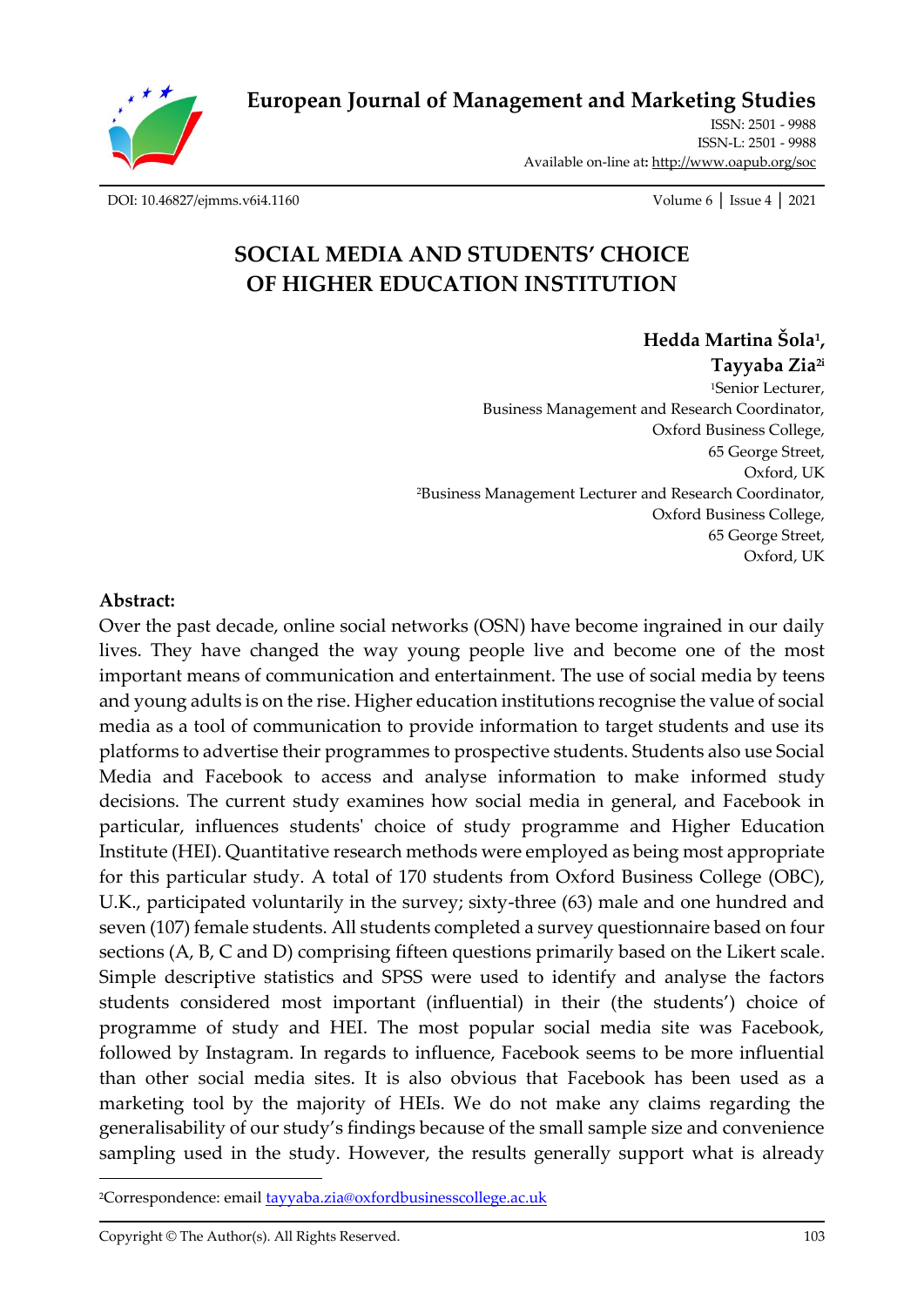known about the most popular social media site - Facebook - as having a positive influence on students' choice of programme and Higher Education Institute.

**Keywords:** social media, Facebook, students' choice, higher education institutions

## **1. Introduction**

Online social networks (OSN) have pervaded our daily lives during the last decade and changed how young people live. They have also become one of the most essential forms of communication and entertainment. The popularity of social media is skyrocketing among teenagers and young adults. Furthermore, it has proven to be a powerful tool that can significantly impact an individual's decision. With the arrival of social media, people's lives took a completely different turn. Not only does it function as a means of communication, it has also now evolved into a significant source of knowledge. Higher education institutions (HEIs) that take advantage of the potential provided by social media might use its platforms to promote themselves to prospective students. Therefore, an inquiry is needed to determine how social media influences students' choices and, more specifically, how it influences their decision-making when choosing an appropriate higher education institution.

Higher education marketing is a field that continues to expand, evolve and adapt. Higher education marketing specialists are still unsure as to exactly how social media marketing influences 18-year-old high school students' college selection decisions. Therefore, HEIs must understand new students' life experiences to market to them effectively. To sell to higher education consumers successfully, institutions must first understand their demands.

Millions of individuals, particularly young people, use social media sites, such as Facebook, Myspace, Twitter, and Instagram, among others, on a regular basis. Facebook remains the most widely-used social media platform in the USA: seven out of ten (69%) adult Americans use Facebook daily (Gramlich, 2021). According to another study performed in the United States, approximately 71 per cent of higher education students use Facebook (Duggan and Brenner, 2013). For personal and educational use, Facebook is probably the most popular social network platform. Furthermore, students spend an average of 10 to 60 minutes per day on online social networking (OSN) platforms, even when they are studying (Sánchez et al., 2014).

| <b>Top 5 Social Media Sites</b> | <b>Brief Description</b>                                                  |
|---------------------------------|---------------------------------------------------------------------------|
| 1. Facebook                     | Launched in 2004, became popular in the late 2000s, most popular and      |
| 2.853 billion monthly           | widely and actively used for social media marketing; most organisations   |
| active users                    | have Facebook accounts.                                                   |
| 2. YouTube                      | Launched in 2005, a video sharing platform to upload video and share with |
| 2.291 billion monthly           | other users.                                                              |
| active users                    |                                                                           |
| 3. Instagram                    | Launched in 2010 as a free online photo-sharing application.              |

**Table 1:** Top Five Social Media Sites and Brief Description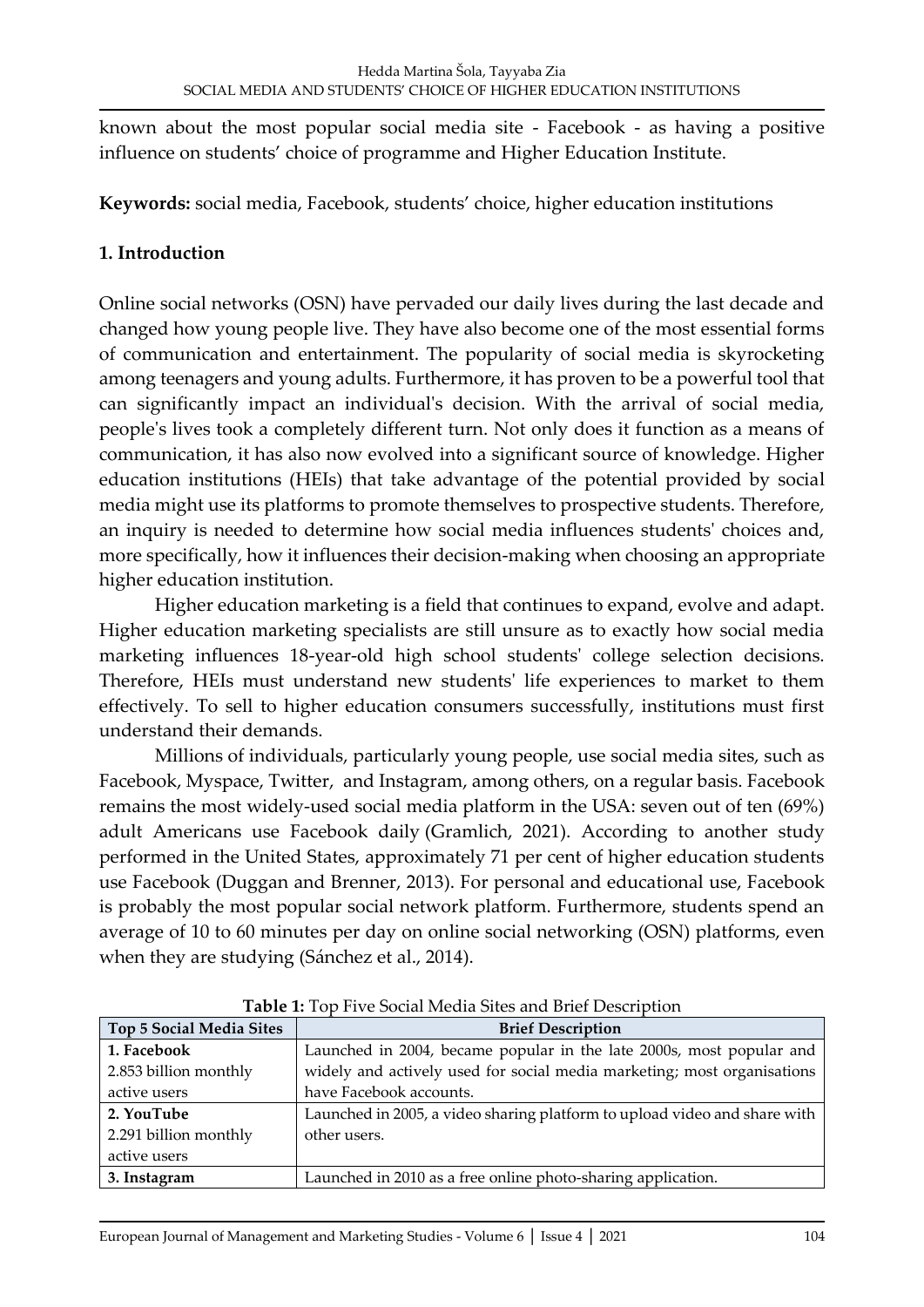| 1.386 billion monthly |                                                                             |
|-----------------------|-----------------------------------------------------------------------------|
| active users          |                                                                             |
| 4. Pinterest          | Launched in 2010, a web and mobile-based visual discovery engine to find    |
| 478 million monthly   | ideas, fashion tips, recipes, etc.                                          |
| active users          |                                                                             |
| 5. Twitter            | Launched in 2006, a microblogging and social networking service. Users      |
| 387 million monthly   | post, respond and interact with brief messages (e.g. breaking news stories) |
| active users          | known as 'tweets'.                                                          |

**Source:** Data Reportal, July 2021.

### **2. Literature Review**

The academic community remains divided over a universally accepted definition of social media. However, one of the first definitions was offered by Bryer and Zavatarro:"*Social media are technologies that facilitate social interaction, make possible collaboration, and enable deliberation across stakeholders*" (2001, p. 327). A similar definition is "*any technology that facilitates the dissemination and sharing of information over the Internet*" (Robbins and Singer, 2014, p. 387). Marketing and communication experts have also described social media as "*a wide range of new generation internet applications*" (Constantinides & Stagno, 2012, p. 44) or, more specifically, "*a web-based service that allows the member to construct a profile and connect with other members*" (Chaffey et al., 2009, p. 11). It is a type of electronic communication that allows users to create online communities to share ideas, information and opinions with fellow members with whom they share common interests (Jobber & Ellis-Chadwick, 2012, Edosomwan, Prakasan, Kouame, Watson, & Seymour, 2011). Therefore, it acts as conversational media (Safko and Brake, 2009). This definition best explains the idea of conversation and interaction between people online (Strauss & Frost, 2011). It includes creating and exchanging user-generated content based on any number of technological systems related to collaboration and community (Joosten, 2012).

Social media usage has increased at a surprising rate over the past decade, and Facebook has dominated the social media market: almost all organisations now use the platform for marketing and communication purposes. In addition, nearly three billion individuals worldwide have an active Facebook account (Statista, 2021).

According to Rowan-Kenyon and Alemán (2016), society has become entrenched in social media use; the researchers explain the universality of social media use as a result of people constantly communicating via the Internet on different platforms. This constant connection via a range of modalities, such as social media, messaging and online applications, allows individuals to absorb news, talk and make decisions without seeing one other (Rowan-Kenyon and Alemán, 2016). According to McCorkle and Payan (2017), social media marketing is one of the most successful strategies to reach target audiences in today's marketing communications.

Because of the amount of time students spend on social media, they are an ideal target for social media marketing. They come across many types of content on social media, which influence their opinions and choices. According to several academics,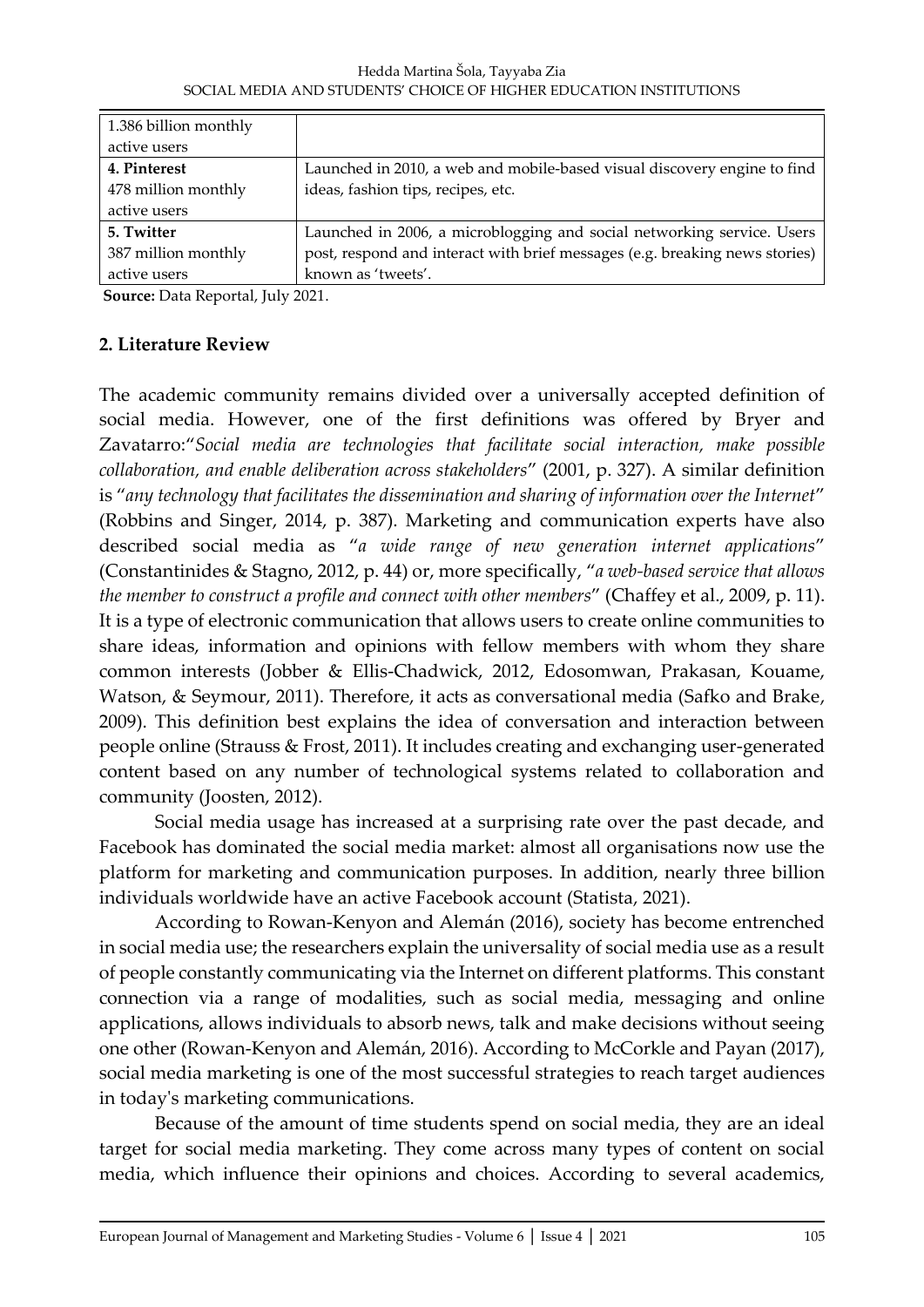international students use social media to help them decide about the university (Reddy, 2014). Several studies have examined the use of social media in higher education institutions as well as its impact on student choice (Krezel and Krezel, 2017; Zachos et al., 2018). Although most of these studies yielded useful results, new research is required as technology advances and social media influence shifts (Wang et al., 2011).

The main contribution of our study lies in defining the basis on which social media in general, and Facebook in particular, influences students' choice of higher education institution and understanding the role of social media in motivating these decisions.

As a platform for users to produce, share or exchange information and interact with others globally, social media is developing as a critical marketing component of the HEI admissions process. Thanks to social media, HEIs are now able to communicate more effectively with so-called 'millennials' or 'Generation 'Y' - those born after 1998 who grew up with the Internet and Information Technology and who perceive themselves as living in a "*global village*" (Qureshi et al., 2020). As a result, they can understand social media platforms and the use of the internet. For example, according to the data, 92% of respondents use Facebook at least once a day, and 78.9% of students have joined at least one social media site. The findings contribute to a better understanding of how higher education institutions may effectively employ technology to impact college selection (DiAna, 2014).

Young people, both boys and girls, exchange their feelings, ideas, pictures, personal information, videos and any other data type using social media (Khan et al., 2014). In the United States, 73% of teens now use social media apps and websites. Owing to its potential to build relationships, social media provides a virtual place for young people to explore their interests or issues with like-minded individuals as well as academic assistance. Because of their technical skills and expertise in internet communication, those students who fear speaking openly in the classroom can now participate in discussions about books and blogs on social media. Web-based tools for learning purposes are also being developed by institutes all the time (Brydolf, 2007).

 According to McCorkle and Payan (2017), social media marketing uses internet communication to connect with audiences through social media platforms (e.g. Twitter, Facebook and Instagram). Social media has become a vital component of human interaction and communication and significantly influences people's behaviour and decision-making processes (Cheung & Lee, 2010). It has fundamentally changed the nature of communication, collaboration and consumption (Aral, Dellarocas and Godes, 2013). Currently, social media is recognised as an essential part of the decision-making process (Weinberg, 2009; Zarrella, 2010). Decision-making is a complex process in which consumers go through different stages before making their final purchase decision (Belch and Belch, 2003). Consumers make two types of decisions: "*low-involvement decisions*", made with no planning or previous thought, and "*high-involvement complex decisions*" that go through the stages of the decision-making process (Kotler & Armstrong, 2011). High involvement decisions involve a five- stage process: (1) recognition of the problem that requires a solution; (2) the search for information; (3) an evaluation of alternatives; (4) making the purchase decision and, finally, (5) evaluation of the purchase decision (Kotler,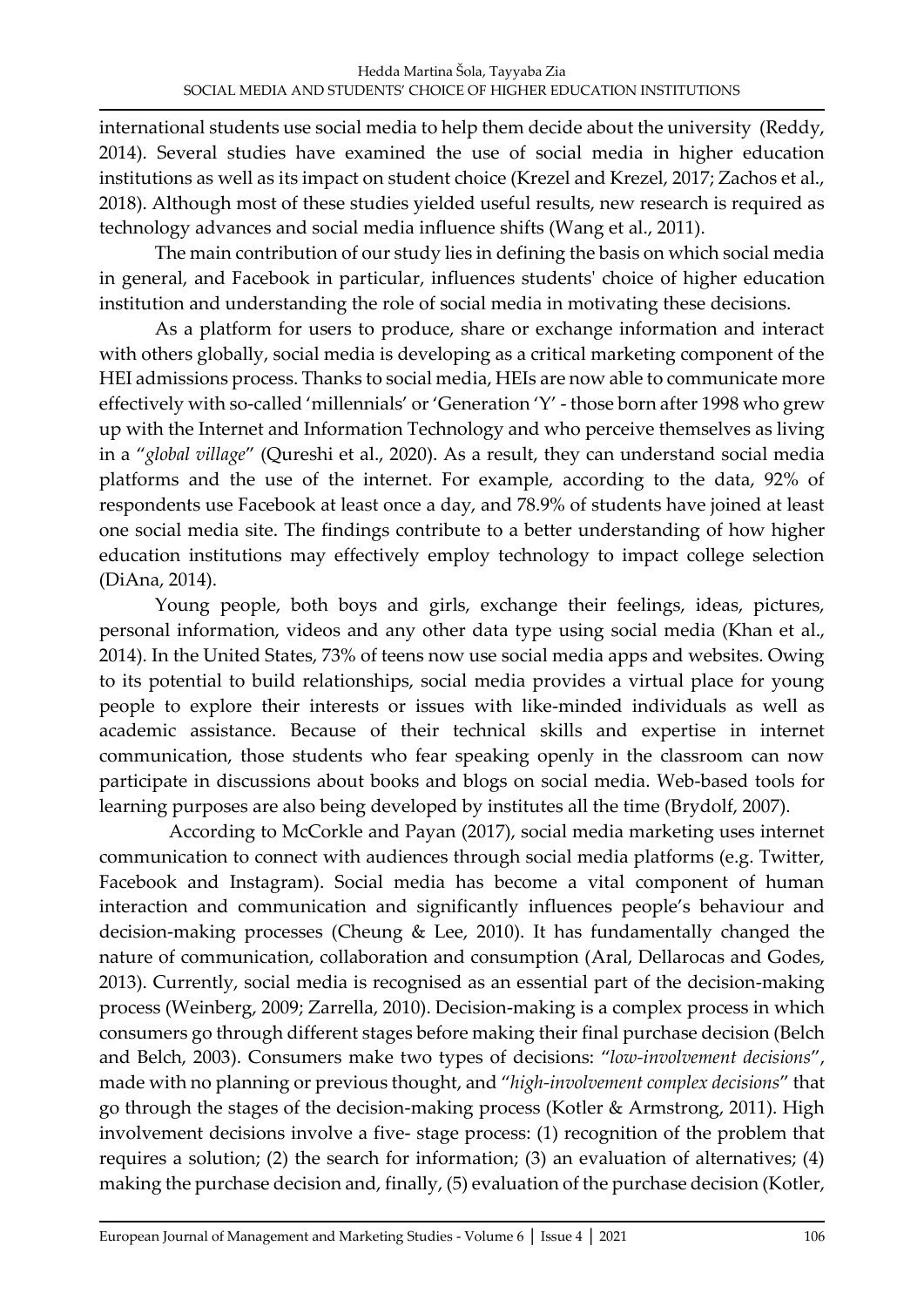2003). The impact of social media within each step (except the fifth one) is explained in Table 2 below.

| <b>Stage of process</b> | Impact of social media                                                         |
|-------------------------|--------------------------------------------------------------------------------|
| 1. Problem              | Needs can be triggered by advertisements displayed on a Facebook page or       |
| recognition             | through the 'Like' button, which is a powerful tool to make consumers          |
|                         | recognise a need (Zhao, Grasmuck, & Martin, 2008). If students see             |
|                         | advertisements popping up on their social media feed, this may trigger their   |
|                         | study needs.                                                                   |
| 2. Information          | An external search is critical – it includes word-of-mouth and online social   |
| search                  | networking (Castronovo & Huang, 2012). The internal search involves the        |
|                         | consumer's memory about the products/ services they used. This means that      |
|                         | students seeking information about universities can use social media           |
|                         | platforms or ask their 'friends' for information                               |
| 3. Evaluation of        | Blogs and forums are ideal places to obtain valuable information               |
| alternatives            |                                                                                |
| 4. Purchase             | Students choose among the alternatives and, before coming to a final decision, |
| decision                | consult Facebook or read reviews on social media (e.g. which educational       |
|                         | institution to choose)                                                         |

**Table 2:** Decision making stages and impact of Social Media

**Source:** Authors' own conceptualisation based on secondary research.

In the initial stages of the decision-making process, sources of information available to prospective students were traditionally brochures, prospectuses, newspaper advertisements, educational exhibitions (e.g. graduate fairs), websites, parents, friends and peers. Since the advent of social media, they can find even more relevant information and make informed choices based on collaboration, communication and community interaction. According to Peruta and Shields (2017), social media has become an emerging and prominent marketing and advertising strategy for higher education institutions to exploit. However, they argue that there is variation in how higher education institutions (HEIs) employ social media marketing (SMM) to stimulate enrolment and connect with potential students. The authors also suggest that further research is required into online marketing strategies for higher education institutions using SSM (social media marketing) so that HEIs can use SSM more effectively to increase enrolment. The digital native generation is known as 'Generation Z' according to Rothman (2016) and includes 18-year-olds. He argues that technology is second nature to this generation. They rely on digital technologies, such as the internet and social media, as their primary sources of information, which greatly impacts their decision making.

Chang et al. (2018) argue that, in this era when social media is so prevalent in society, it is very common for people to be influenced by others. Social media has become extremely common these days and is now an important part of everyone's life. According to Chang et al., social media has become a rich source of information for many people in today's world, and some use it to influence others. The study's major goal was to find out how high school students use social media marketing to inform their college selection decisions (Chang et al., 2018).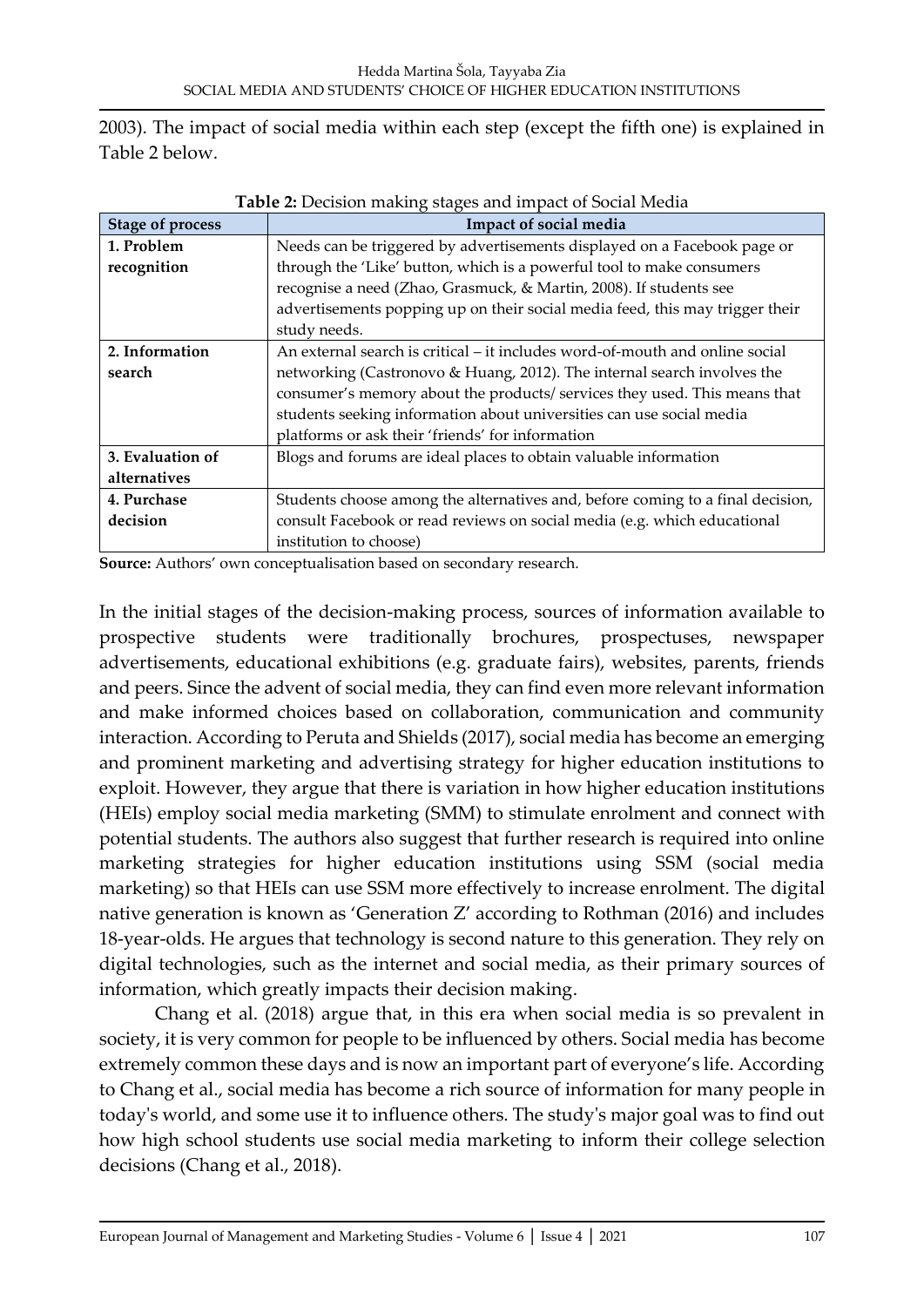University websites can provide basic information and offer an engaging environment for the user. As social media is highly interactive and collaborative in nature, it provides an ideal platform for the university to promote their activities (Weiss, 2008). Colleges in the United States are moving towards the use of social media platforms in their marketing strategies (Barnes and Mattson, 2009). In their case study, Hayes et al. (2009) examined the use of social networks by a university for marketing purposes. They discovered a strong correlation between the students who used these social networks and those who applied to that same institution.

According to research, a rising number of businesses are already using social media as part of their marketing strategy (Barnes and Mattson, 2009). Higher education institutions embracing the use of social media must keep in mind how it affects students' decision-making. HEIs therefore, have the potential to influence students' decisions by introducing new elements on their websites and/or social media apps (Constantinides et al., 2010).

The importance of the internet and social media as a commercial platform has been widely acknowledged, and firms are increasingly opting for online marketing channels over more traditional ones. In addition, Second-generation internet services, including user engagement, interaction, communication with other users and content generation, are all now possible thanks to social media. As a result, higher education institutions are becoming more interested in adding social media to their marketing arsenal. However, further research is needed to understand the usefulness of these platforms for marketing purposes in higher education (Constantinides and Stagno, 2012).

Marketing used to be a phrase that could only be mentioned in the most hushed tones in academia, and thoughts concerning the marketing of educational institutions have frequently sparked concerns and controversy. According to Anderson (2008), one of the main arguments against higher education marketing techniques would jeopardise the academic quality and excellence (Anderson, 2008). However, to build and maintain valuable exchanges between HEIs and the three primary consumer groups - current students, alumni and potential students – is exactly what is implied by relationship marketing in higher education: customers' long-term loyalty is positively related to the quality of these ties (McAlexander & Koenig, 2001).

Several studies (Teng and Lin, 2013, Tuncay et al., 2011) have examined the efficiency of educational programmes in Facebook-like environments, while others (Ellison et al., 2007, Yu et al., 2010) reported that the transition to university culture went well. According to Gray et al. (2013), social contacts provided by social networks "*help students feel more connected to the college, which may enhance the probability that they will persevere beyond their first year*." According to the authors, Facebook is the most beneficial social network for assisting students in their scholastic pursuits. According to a survey, several colleges in Israel (Forkosh-Baruch and Hershkovitz, 2012) have developed more than 70 Facebook and Twitter profiles to assist instructional procedures. Consequently, a supportive network for informal learning has been established, with promising outcomes in terms of knowledge dissemination.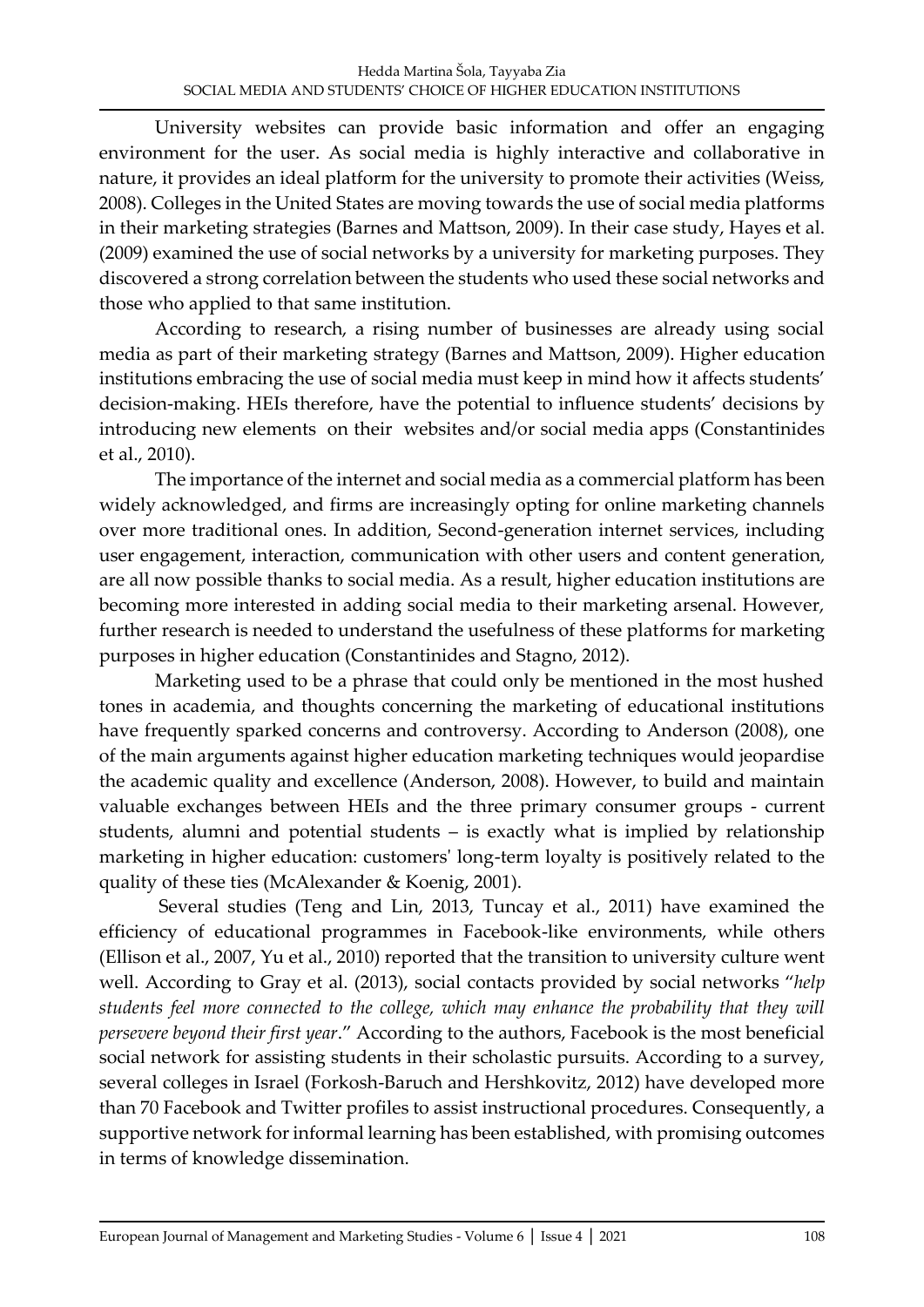According to Hobson's (2017) survey on international higher education, more than 80% of students depend on social media platforms to find information about an education institution (Galan et al., 2015, Rowe, 2014). Choosing a university is a one-of-a-kind decision-making process in which candidates go through various stages of a lengthy evaluation process (Maringe, 2006, Moogan et al., 1999, Stephenson et al., 2016). Advertisements and promotional events, university websites, reports, friends and instructors are all sources of information for prospective university students (Simões and Soares, 2010) and they may consult different sources depending on the type of information they are looking for (Bonnema and Van der Waldt, 2008). For example, university websites can provide information about tuition fees and scholarships, while social media or professional reports can provide information about job opportunities. Social media helps to make everything clear to prospective students so they can make informed choices about which college or university would be most suitable for them (Le et al., 2019).

## **3. Methodology**

## **3.1 How does social media in general, and Facebook in particular, affect students' choice of higher education institution?**

To answer this question, we used quantitative research methods to examine the impact of social media on students' choice of higher education institutions. The study used a survey approach in which students from Oxford Business College (OBC) participated in a series of questions regarding the influence of social media sites and Facebook on their choice of institution and particular programme of study. Surveys and questionnaires were a clear strategy widely employed by researchers due to their simplicity in delivering the desired results. Therefore, the data were gathered, processed and analysed to determine the results.

A total sample of 170 students from OBC participated in the research investigating the relationship between social media and students' choice of HEI. Sixty-three males and 107 females were asked to complete the survey. The majority of the respondents (70.56%) were in the 26-35 age bracket and were currently enrolled or had completed their Foundation Programme (64.71%). The research was conducted in accordance with British Educational Research Association (BERA) and OBC protocols.

### **4. Result and Discussion**

## **4.1 The relationship between social media and students' choice of HEI**

A Pearson correlation was conducted to determine the possible presence of a significant relationship between social media and students' choice of HEI. The analysis demonstrated that there was a significant relationship between social media and students' choice of HEI ( $r = 0.975$ ,  $p$  value = 0.000). The value of the Pearson correlations indicates a very strong, positive relationship between the two factors.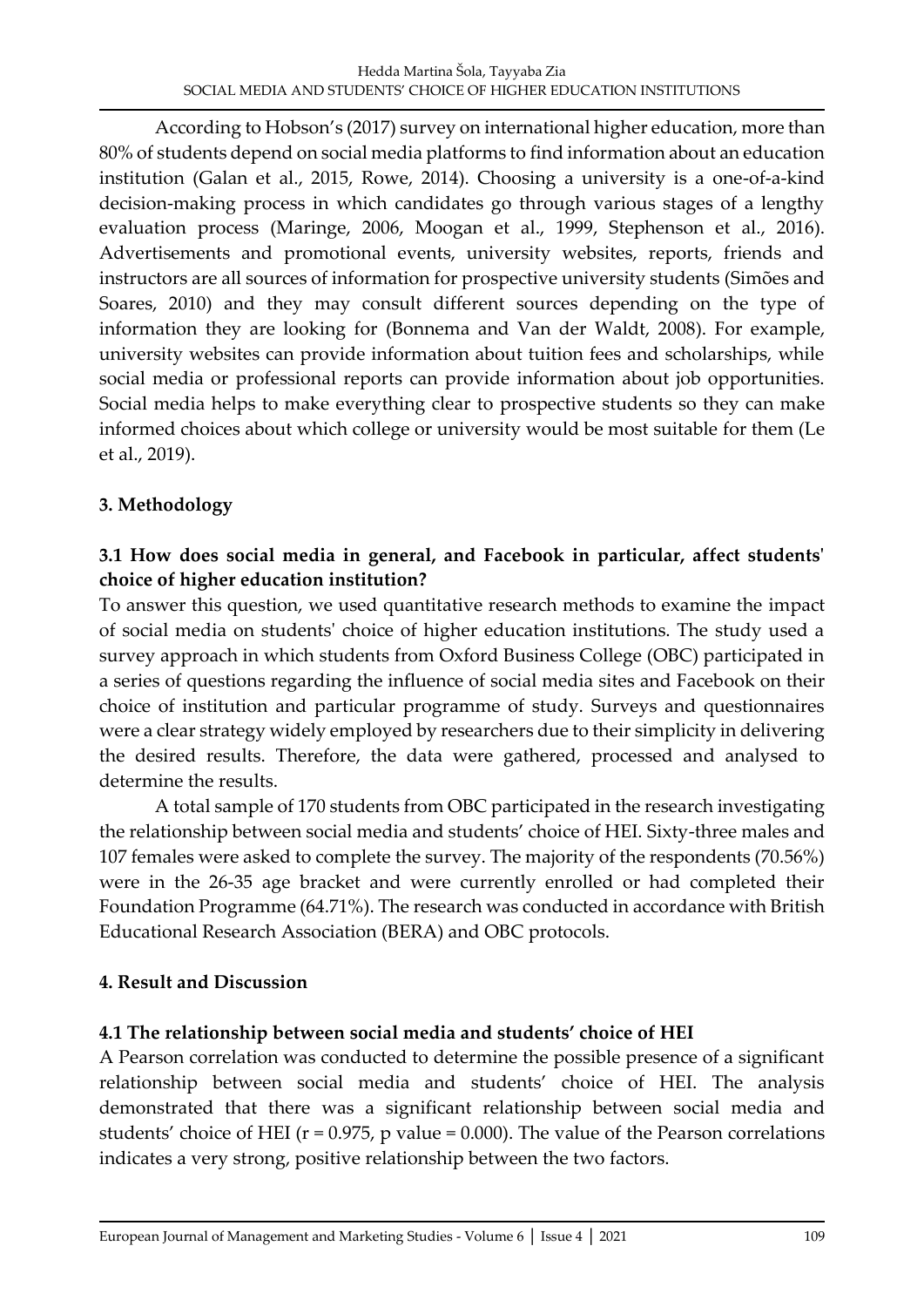### **4.2 Social media influences students' choice of HEI**

Simple regression analysis was used to determine whether following social media can significantly influence students' choice of HEI. In combination, social media accounted for 95.0% of the variability in students' choice of HEI ( $R^2$  = 0.950, adjusted  $R^2$  = .950, F(1) = 3179.697, p < 0.001), with social media recording a positive and stronger beta value (beta  $= 0.975$ ,  $p < 0.001$ ), indicating that, if the number following social media increases by 1 unit, the likelihood of the students' choice of HEI will increase by 0.975 units. Thus, the analysis showed that social media has a strong, positive impact on students' choice of HEI.



**Figure 1:** Regression summary

### **4.3 How did you first hear about your HEI (College/University) and course?**

A chi-square test for goodness of fit with  $\alpha$  = .05 was used to assess whether there is a difference in the number of students who chose a particular answer regarding how they first heard about the HEI. The chi-square test was statistically significant ( $\chi$ 2(7) = 392.474, p = 0.000), indicating a significant difference in the number of people in the sample who chose a particular answer. Thus, the analysis showed that the likelihood of first hearing about the HEI from friends is significantly higher than any of the other options.

Respondents mostly first heard about their chosen HEI and course through their friends (57.44 %), followed by an internet search (16.41%), family member (8.72%), HEI website (6.67%), recruitment agent (6.67%) and newspaper advertisement (2.56%).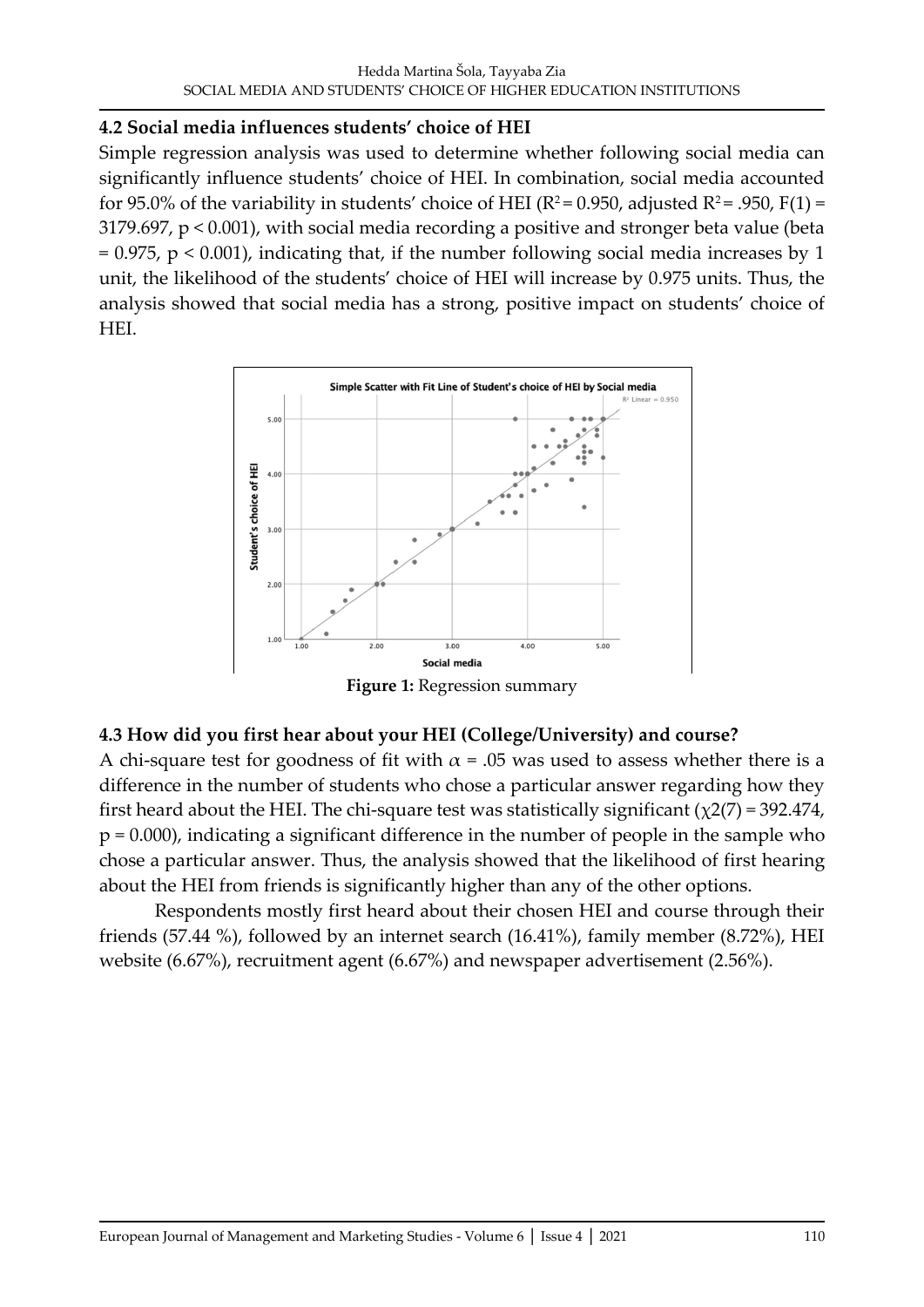Hedda Martina Šola, Tayyaba Zia SOCIAL MEDIA AND STUDENTS' CHOICE OF HIGHER EDUCATION INSTITUTIONS



**Figure 2:** Means of first hearing about the HEI and course

|                                  | <b>Observed N</b>    | <b>Expected N</b> | Residual |
|----------------------------------|----------------------|-------------------|----------|
| <b>Education Guide/Directory</b> |                      | 24.3              | $-23.3$  |
| Family member                    | 17                   | 24.3              | $-7.3$   |
| Friend                           | 112                  | 24.3              | 87.8     |
| <b>HEI</b> Representative        |                      | 24.3              | $-23.3$  |
| <b>HEI</b> Website               | 13                   | 24.3              | $-11.3$  |
| Internet Search                  | 32                   | 24.3              | 7.8      |
| Newspaper Advertisement          | 5                    | 24.3              | $-19.3$  |
| Recruitment Agent                | 13                   | 24.3              | $-11.3$  |
| <b>Test statistics</b>           |                      |                   |          |
| Chi-Square                       | 392.474 <sup>a</sup> |                   |          |
| df                               | 7                    |                   |          |
| Asymp. Sig.                      | .000                 |                   |          |

**Table 3:** Summary of the findings

### **4.4 How did you obtain more information about your HEI and course?**

A chi-square test for goodness of fit with  $\alpha$  = .05 was used to assess whether there is a difference in the number of people in the sample who chose a particular answer regarding obtaining more information about the HEI. The chi-square test was statistically significant ( $\chi$ 2(8) = 362.982, p = 0.000), indicating that there was a significant difference in the number of people who chose a particular answer. Thus, the analysis showed that the likelihood of someone obtaining more information about the HEI from friends who are already studying at the HEI is significantly higher than any of the other options.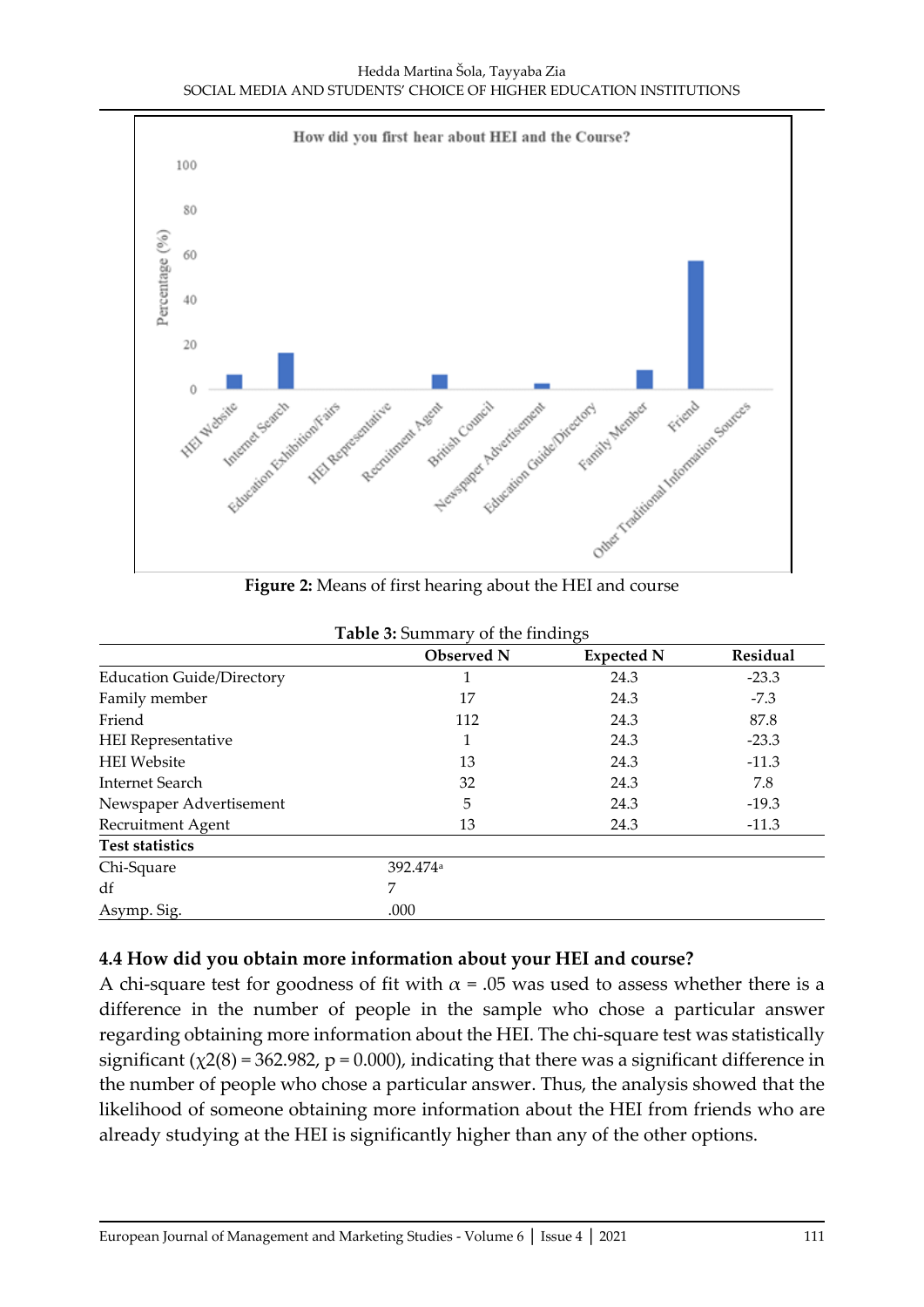Respondents mostly obtained information about their HEI and course from friends already studying there (44.21%). Other options included internet search (19.01%), HEI website (8.68%), prospectus (8.68%) and visiting a recruitment agency (6.20%).



**Figure 3:** Means of acquiring more information about HEI and course

|                                 | Observed N           | <b>Expected N</b> | <b>Residual</b> |
|---------------------------------|----------------------|-------------------|-----------------|
| Email to HEI                    | 10                   | 25.1              | $-15.1$         |
| Friend studying there           | 107                  | 25.1              | 81.9            |
| <b>HEI</b> Website              | 21                   | 25.1              | $-4.1$          |
| <b>Internet Search</b>          | 46                   | 25.1              | 20.9            |
| Phone to HEI                    | 4                    | 25.1              | $-21.1$         |
| Prospectus                      | 21                   | 25.1              | $-4.1$          |
| Sent Fax to HEI                 | 1                    | 25.1              | $-24.1$         |
| Sent Letter to HEI (Snail Mail) |                      | 25.1              | $-24.1$         |
| Visiting Recruitment Agent      | 15                   | 25.1              | $-10.1$         |
| <b>Test statistics</b>          |                      |                   |                 |
| Chi-Square                      | 362.982 <sup>a</sup> |                   |                 |
| df                              | 8                    |                   |                 |
| Asymp. Sig.                     | .000                 |                   |                 |

| Table 4: Summary of the findings |  |
|----------------------------------|--|
|----------------------------------|--|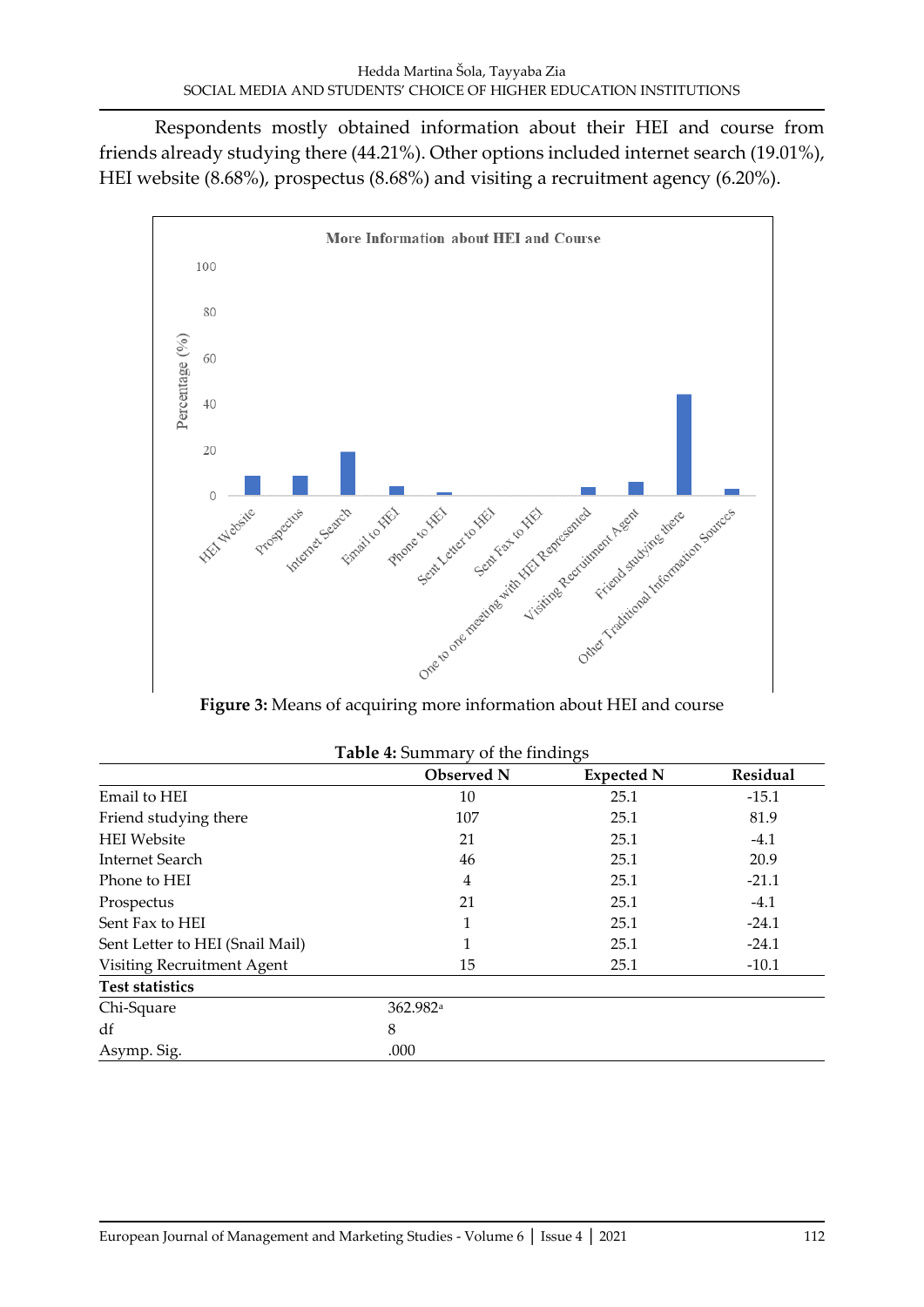### **4.5 On which social media sites did you have a profile?**

A chi-square test for goodness of fit with  $\alpha$  = .05 was used to assess whether there is a difference in the number of people in the sample who chose a particular answer regarding their active profiles on social media. The chi-square test was statistically significant ( $\chi$ 2(6) = 269.897, p = 0.000), indicating that there was a significant difference in the number of people in the sample who chose a particular answer regarding their social media accounts. Thus, the analysis showed that the likelihood of having a profile on Facebook is significantly higher than any of the other options.

The majority of the respondents had profiles on Facebook (47.83%), followed by Instagram (18.97%), (12.25%) and YouTube (10.28%). A relatively small number of respondents had Pinterest (5.14%) and Twitter (4.74%).



**Figure 4:** Open profiles on social media sites

|                          | Observed N           | <b>Expected N</b> | Residual |
|--------------------------|----------------------|-------------------|----------|
| Facebook                 | 121                  | 36.1              | 84.9     |
| Instagram                | 48                   | 36.1              | 11.9     |
|                          | 31                   | 36.1              | $-5.1$   |
| Other social media sites | 2                    | 36.1              | $-34.1$  |
| Pinterest                | 13                   | 36.1              | $-23.1$  |
| Twitter                  | 12                   | 36.1              | $-24.1$  |
| Youtube                  | 26                   | 36.1              | $-10.1$  |
| <b>Test statistics</b>   |                      |                   |          |
| Chi-Square               | 269.897 <sup>a</sup> |                   |          |
| Df                       | 6                    |                   |          |
| Asymp. Sig.              | .000                 |                   |          |

### **Table 5:** Summary of the findings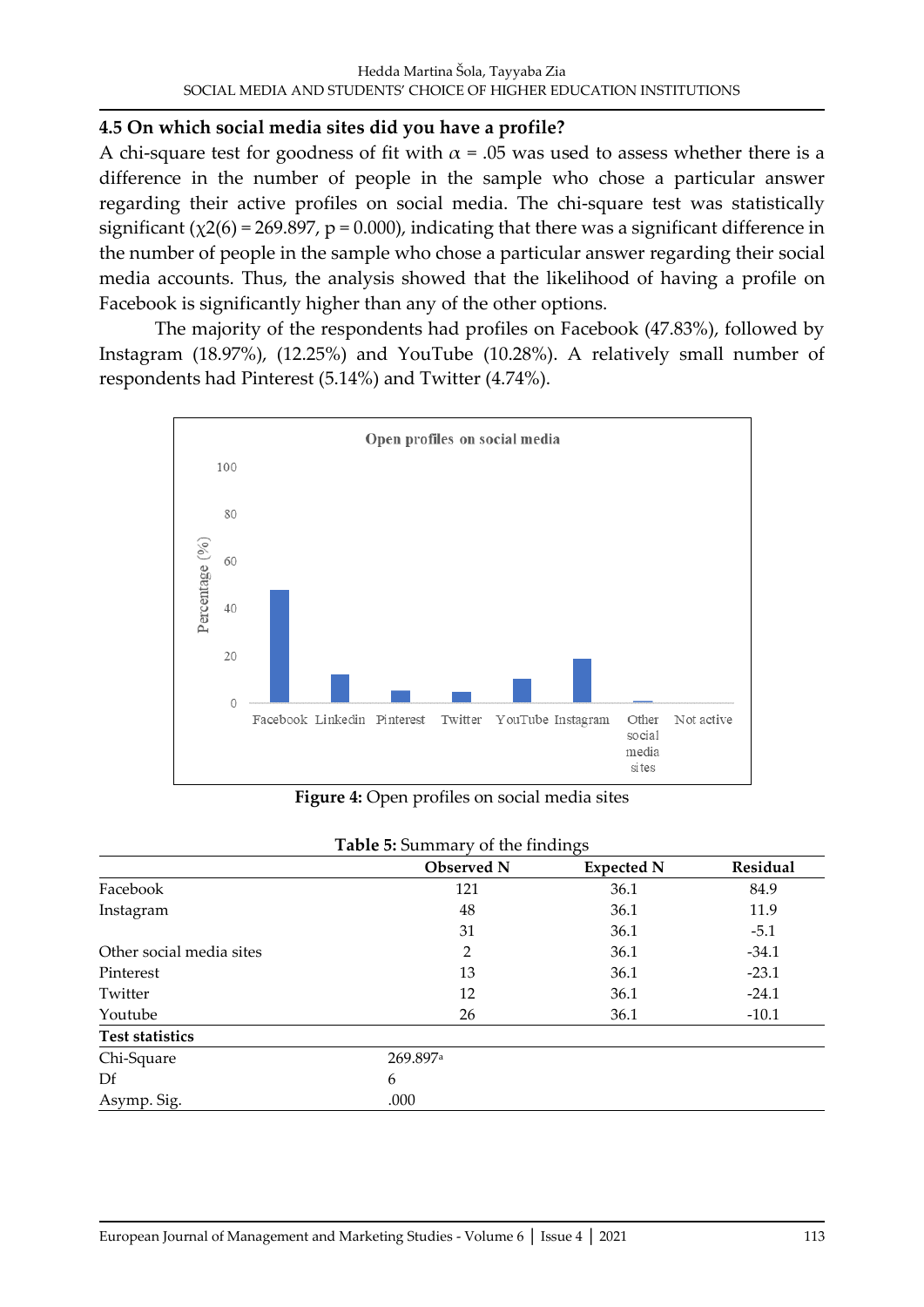### **4.6 Which social media sites did you visit for course information?**

A chi-square test for goodness of fit with  $\alpha$  = .05 was used to assess whether there is a difference in the number of people in the sample who chose a particular answer regarding visiting certain social media sites for course information. The chi-square test was statistically significant ( $\chi$ 2(7) = 396.721, p = 0.000), indicating a significant difference in the number of people who chose particular answers. Thus, the analysis showed that the likelihood of visiting Facebook for course information is significantly higher than any of the other options.

When it comes to searching for course information, the majority of respondents visited Facebook (47.96%), followed by other social media sites (14.29%), (14.29%), Instagram (12.58%) and YouTube (8.16%).

| <b>Table 5.1:</b> Which social media sites did you visit for course information? |        |           |         |        |
|----------------------------------------------------------------------------------|--------|-----------|---------|--------|
| Facebook                                                                         |        | Instagram | YouTube | Other  |
| 47.96%                                                                           | 14.29% | 12.58%    | 8.16%   | 14.29% |



**Figure 5:** Visited social media sites for course information

|                          | <b>Observed N</b>    | <b>Expected N</b> | Residual |
|--------------------------|----------------------|-------------------|----------|
| Facebook                 | 141                  | 36.8              | 104.3    |
| Instagram                | 37                   | 36.8              | .3       |
|                          | 42                   | 36.8              | 5.3      |
| MySpace                  | 1                    | 36.8              | $-35.8$  |
| Other social media sites | 42                   | 36.8              | 5.3      |
| Pinterest                | 2                    | 36.8              | $-34.8$  |
| Twitter                  | 5                    | 36.8              | $-31.8$  |
| YouTube                  | 24                   | 36.8              | $-12.8$  |
| <b>Test statistics</b>   |                      |                   |          |
| Chi-Square               | 396.721 <sup>a</sup> |                   |          |
| df                       | 7                    |                   |          |
| Asymp. Sig.              | .000                 |                   |          |

**Table 6:** Summary of the findings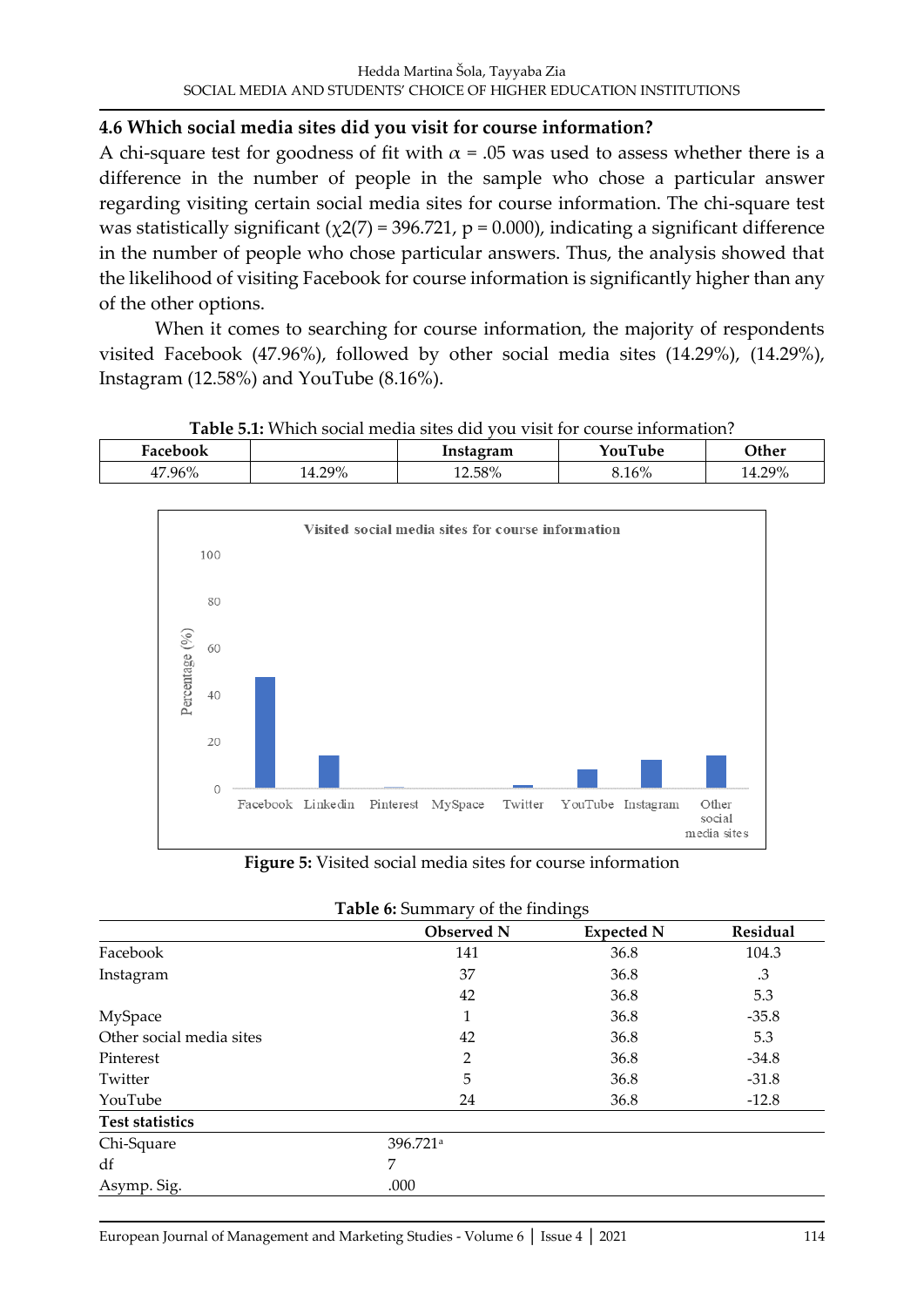## **4.7 What kind of course information did you seek on social media site(s) when searching for a course?**

A chi-square test for goodness of fit with  $\alpha$  = .05 was used to assess whether there is a difference in the number of people who chose a particular answer regarding the type of course information they sought on social media. The chi-square test was statistically significant ( $\chi$ 2(3) = 231.370, p = 0.000), indicating a significant difference in the number of people in the sample who chose particular answers. Thus, the analysis showed that the likelihood of seeking course information on the website is significantly higher than any of the other options.

When searching for a course on social media, the majority of respondents sought course information on the website (69.44%), while some of the respondents were interested in course videos (11.11%), sample lectures videos (14.35%) and other information (5.09%).



**Figure 6:** Course information sought on social media sites when searching for a course

| <b>Table 7:</b> Summary of the findings |                      |            |          |
|-----------------------------------------|----------------------|------------|----------|
|                                         | Observed N           | Expected N | Residual |
| Course information on the website       | 150                  | 54.0       | 96.0     |
| Course Video                            | 24                   | 54.0       | $-30.0$  |
| Other Information                       | 11                   | 54.0       | -43.0    |
| Sample lectures video                   | 31                   | 54.0       | $-23.0$  |
| <b>Test statistics</b>                  |                      |            |          |
| Chi-Square                              | 231.370 <sup>a</sup> |            |          |
| df                                      | 3                    |            |          |
| Asymp. Sig.                             | .000                 |            |          |

# **4.8 During your course search, how did you contact the HEI?**

A chi-square test for goodness of fit with  $\alpha$  = .05 was used to assess whether there is a difference in the number of people in the sample who chose a particular answer regarding how they contacted the HEI during their search. The chi-square test was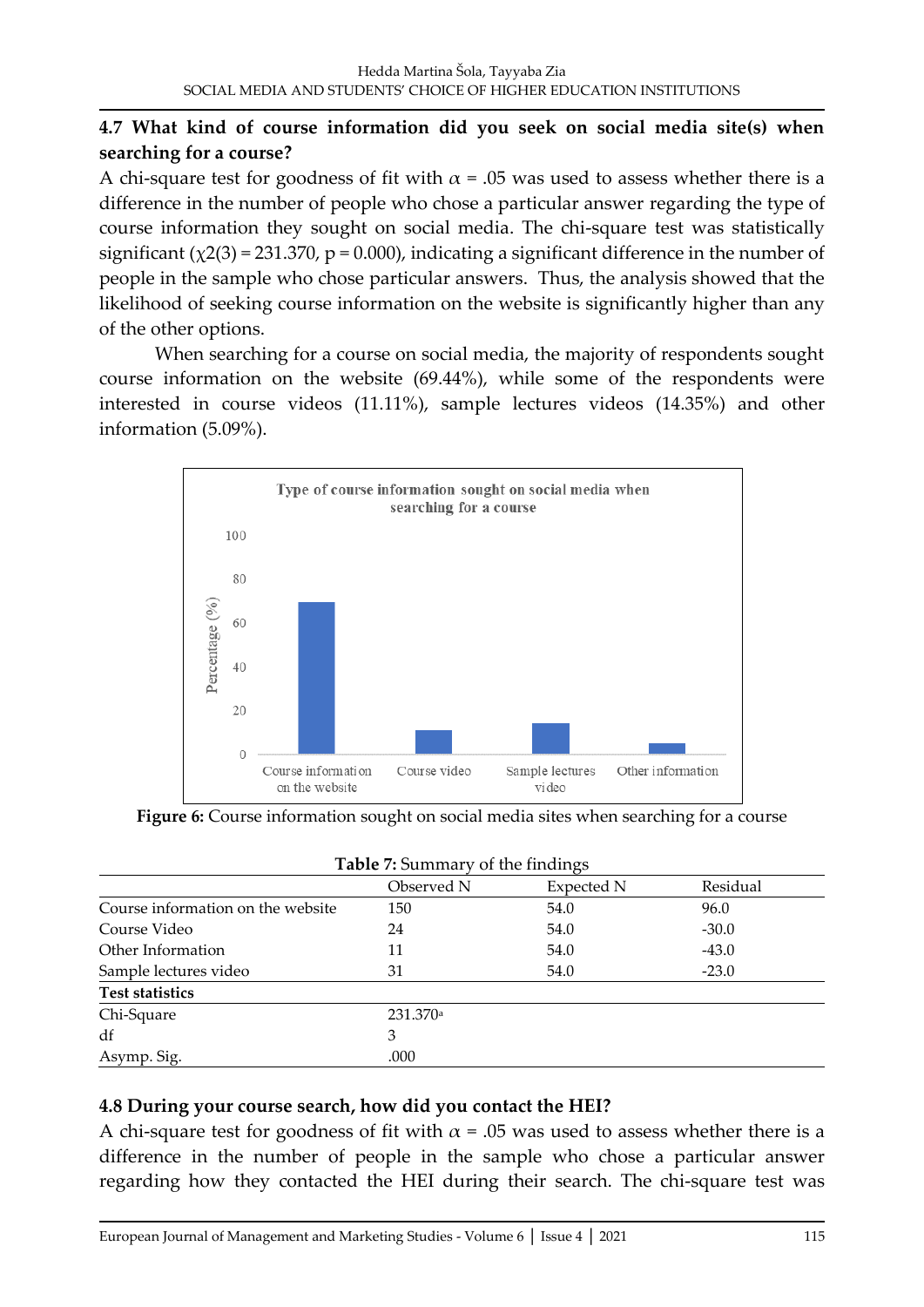statistically significant ( $\chi$ 2(5) = 177.758, p = 0.000), indicating a significant difference in the number of people who chose a particular answer to this question. Thus, the analysis showed that the likelihood of using an HEI Facebook page is significantly higher than any of the other options.

During the course search, the majority of respondents used an HEI Facebook page to get in touch with the institution (50%), 18.69% of respondents did not interact with the HEI using any of the listed methods, 14.14% used an HEI profile on, 7.58% contacted HEI staff using IM, 7.07% used other forms of interaction, while a few (2.53%) followed an HEI on Twitter.



**Figure 7:** Contact with HEI during course search

|                                                                   | <b>Table 0.</b> Duminary of the intentition<br><b>Observed N</b> | <b>Expected N</b> | <b>Residual</b> |
|-------------------------------------------------------------------|------------------------------------------------------------------|-------------------|-----------------|
| I contacted a member of HEI staff using<br>Instant Messaging (IM) | 15                                                               | 33.0              | $-18.0$         |
| I did not interact with the HEI using any<br>of the above methods | 37                                                               | 33.0              | 4.0             |
| I followed an HEI on Twitter                                      | 5                                                                | 33.0              | $-28.0$         |
| I used an HEI Facebook page                                       | 99                                                               | 33.0              | 66.0            |
| I used an HEI profile on                                          | 28                                                               | 33.0              | $-5.0$          |
| Other interaction                                                 | 14                                                               | 33.0              | $-19.0$         |
| <b>Test statistics</b>                                            |                                                                  |                   |                 |
| Chi-Square                                                        | 177.758 <sup>a</sup>                                             |                   |                 |
| df                                                                | 5                                                                |                   |                 |
| Asymp. Sig.                                                       | .000                                                             |                   |                 |

| Table 8: Summary of the findings |  |
|----------------------------------|--|
|----------------------------------|--|

## **4.9 Which of the following social media information sources influenced you most in your course selection?**

A chi-square test for goodness of fit with  $\alpha$  = .05 was used to assess whether there is a difference in the number of people in the sample who chose a particular answer regarding the social media site that influenced them most when choosing a course. The chi-square test was statistically significant ( $\chi$ 2(5) = 273.073, p = 0.000), indicating a significant difference in the number of people in the sample who chose a particular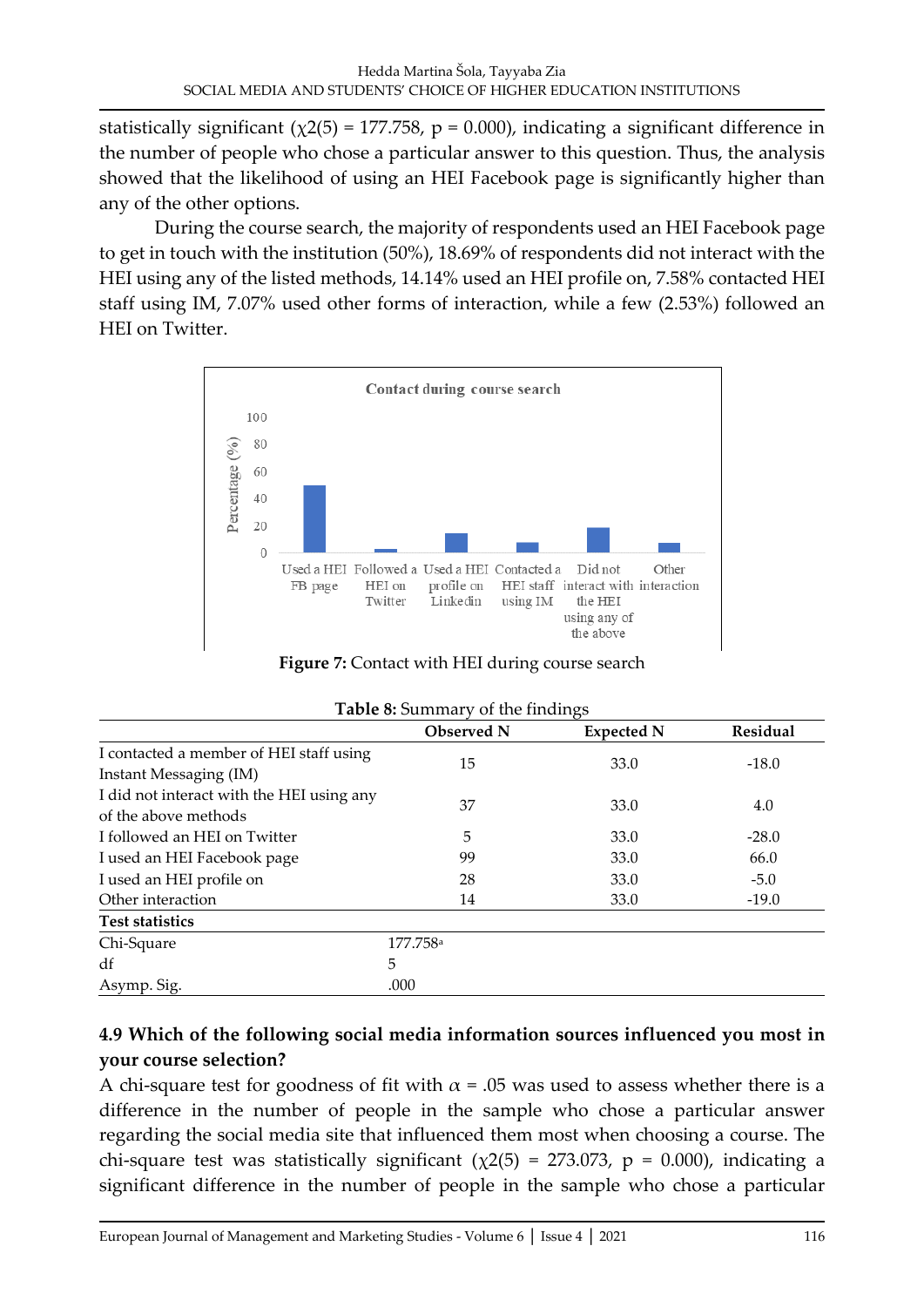answer. Thus, the analysis showed that the likelihood of someone being influenced by the information on Facebook is significantly higher than any of the other options.

Information presented on Facebook influenced course selection for the majority of respondents (63.25%). However, some respondents were also influenced by information on other social media sites (11.45%), (10.84%), Instagram (10.84%), YouTube (2.41%) and Twitter (1.20%).



**Figure 8:** Social media information sources influencing the most course selection

|                          | <b>Observed N</b>    | <b>Expected N</b> | Residual |
|--------------------------|----------------------|-------------------|----------|
| Facebook                 | 105                  | 27.5              | 77.5     |
| Instagram                | 18                   | 27.5              | $-9.5$   |
|                          | 18                   | 27.5              | $-9.5$   |
| Other social media sites | 19                   | 27.5              | $-8.5$   |
| Twitter                  | 2                    | 27.5              | $-25.5$  |
| Youtube                  | 3                    | 27.5              | $-24.5$  |
| <b>Test statistics</b>   |                      |                   |          |
| Chi-Square               | 273.073 <sup>a</sup> |                   |          |
| df                       | 5                    |                   |          |
| Asymp. Sig.              | .000                 |                   |          |

|  |  |  | Table 9: Summary of the findings |  |  |  |  |
|--|--|--|----------------------------------|--|--|--|--|
|--|--|--|----------------------------------|--|--|--|--|

## **4.10 How should HEIs use social media applications to provide information on their programmes to students?**

A chi-square test for goodness of fit with  $\alpha$  = .05 was used to assess whether there is a difference in the number of people in the sample who chose a particular answer regarding how HEIs should use social media applications to provide course information to international students. The chi-square test was statistically significant ( $\chi$ 2 (7) = 268.606,  $p = 0.000$ , indicating a significant difference in the number of people who chose particular answers to this question.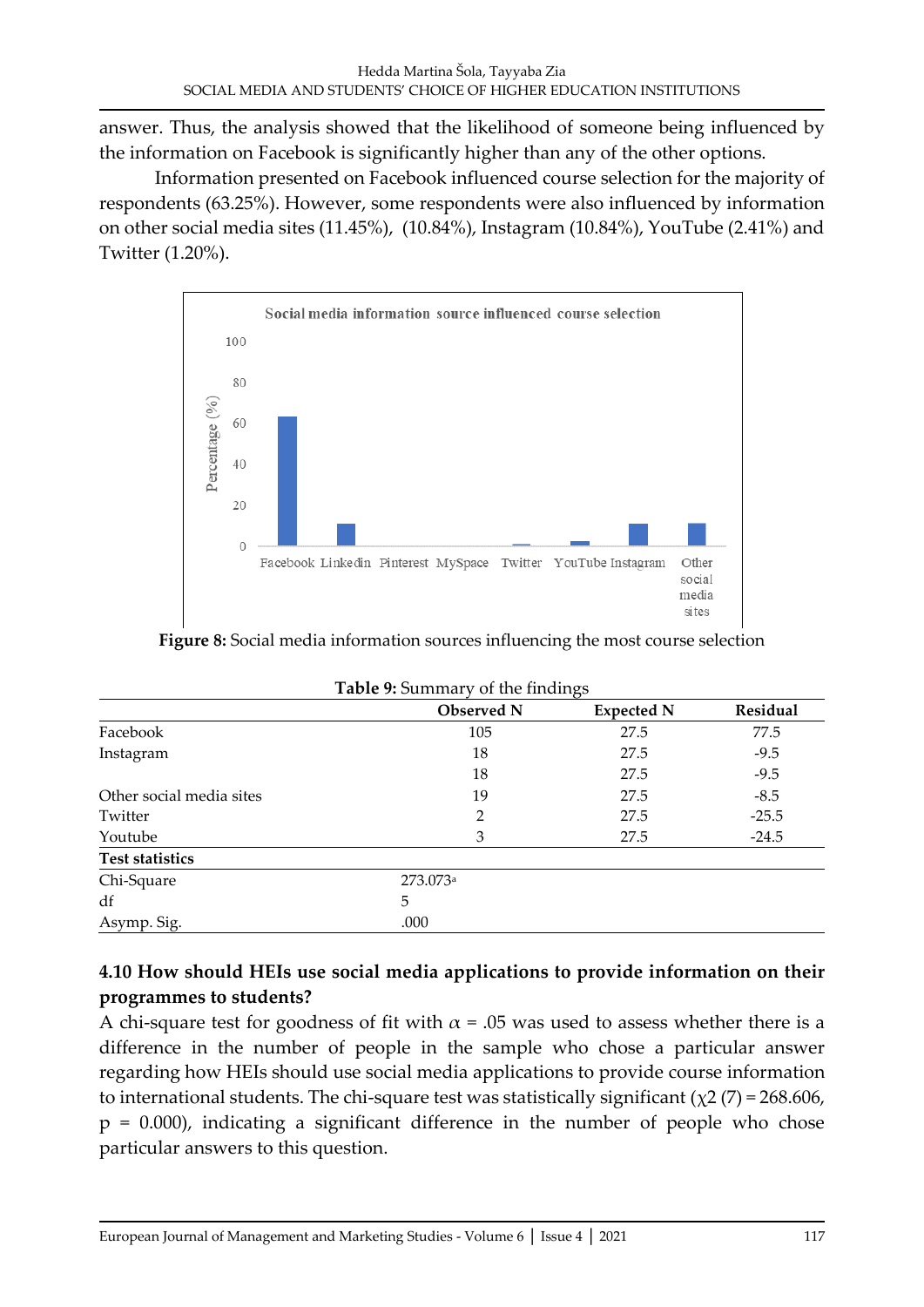Most of the respondents (43.12%) think that colleges and universities should use social media applications to create blogs and forums about specific university courses and education topics to provide key information about their programs to international students. Some think that social media should be used to provide course information through videos (27.52%), while 7.43% think HEIs should use social media to host sample video lectures. A minority of respondents think that HEIs should create and host a presentation of the university on social media (8.12%), participate in education- related blogs and forums (8.26%), use photo and video hosting services to show their facilities and activities (3.67%), advertise in blogs and social networks (3.67%) and showcase students from their own countries on a video sharing application (1.83%).



### **Figure 9:** Use of social medial applications to provide information on the programmes to students

|                                                                                 | Observed N           | <b>Expected N</b> | <b>Residual</b> |
|---------------------------------------------------------------------------------|----------------------|-------------------|-----------------|
| Advertise in blogs and social networks                                          | 8                    | 27.3              | $-19.3$         |
| Create and host a presentation of the HEI on a social media site                | 18                   | 27.3              | $-9.3$          |
| Create and host a sample video lecture on social media sites                    | 16                   | 27.3              | $-11.3$         |
| Create blogs and forums for a specific course and education<br>topic            | 94                   | 27.3              | 66.8            |
| Make course information available through video                                 | 60                   | 27.3              | 32.8            |
| Participate in education-related blogs and forums                               | 10                   | 27.3              | $-17.3$         |
| 'Showcase students from my country on a video sharing<br>application'           | 4                    | 27.3              | $-23.3$         |
| Use photo and video hosting services to show their facilities<br>and activities | 8                    | 27.3              | $-19.3$         |
| <b>Test statistics</b>                                                          |                      |                   |                 |
| Chi-Square                                                                      | 273.073 <sup>a</sup> |                   |                 |
| Df                                                                              | 5                    |                   |                 |
| Asymp. Sig.                                                                     | .000                 |                   |                 |

#### **Table 10:** Summary of the findings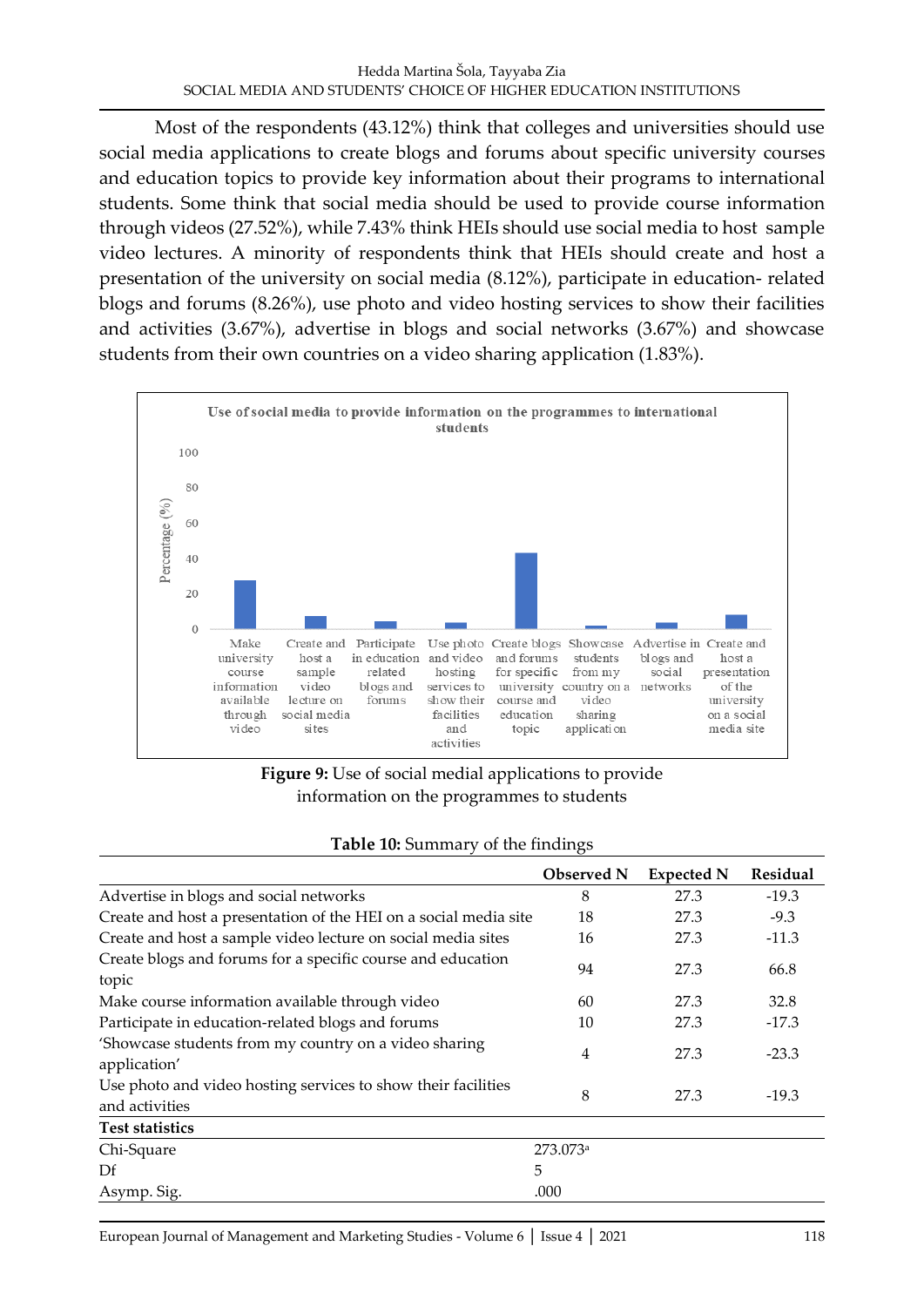Respondents tend not to contact HEI students or staff on social media about their opinion on a particular course (84.71%).



**Figure 10:** Contacted HEI students or staff using social media to get their opinion on a course

HEIs are expected to use social media to interact with prospective students mainly regarding educational opportunities (32.48%), to connect current students with prospective students (22.90%) and to share students' experiences (12.85%). In addition, HEIs are also expected to use social media as a link to university alumni (9.81%) and other university students (5.37%), to provide information on events through photos/videos (6.54%), send alerts (5.84%) and post the latest university news and activities (4.21%).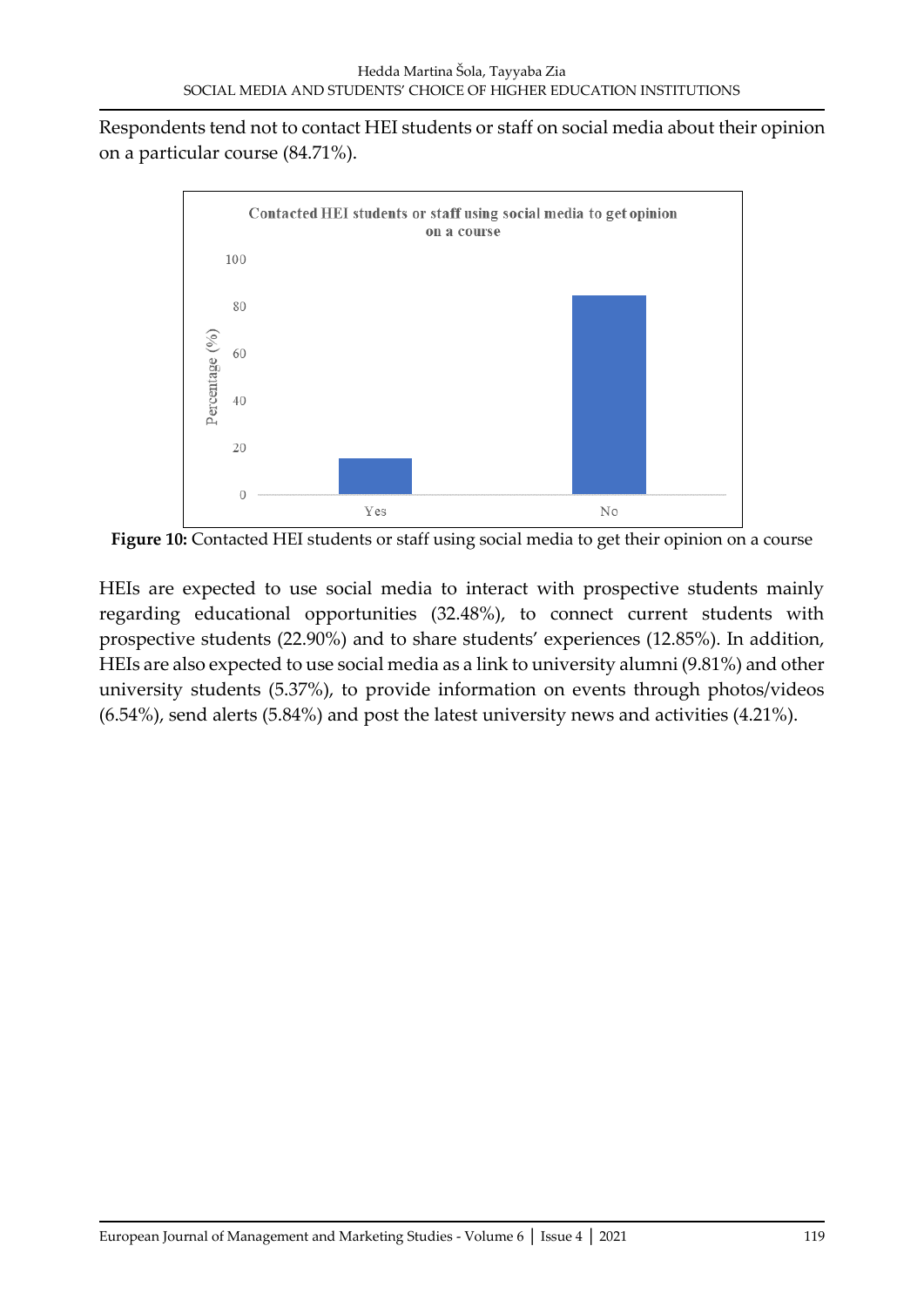Hedda Martina Šola, Tayyaba Zia SOCIAL MEDIA AND STUDENTS' CHOICE OF HIGHER EDUCATION INSTITUTIONS



**Figure 11:** Expected ways of HEI using their social media with prospective students

Almost all of respondents (93.53%) would recommend the use of social media to their friends to select an HEI course, as they believe it is a useful, practical and efficient way of acquiring information, while 6.47% would not due to the limited amount of information provided on social media regarding the college and its courses.



**Figure 12:** Recommending friends to use social medial to select HEI course

### **5. Conclusion and Recommendations**

HEIs' websites provide a basis for attracting and engaging users (Weiss, 2008). Social Media Sites can be extended and comprehensive marketing tools, affecting human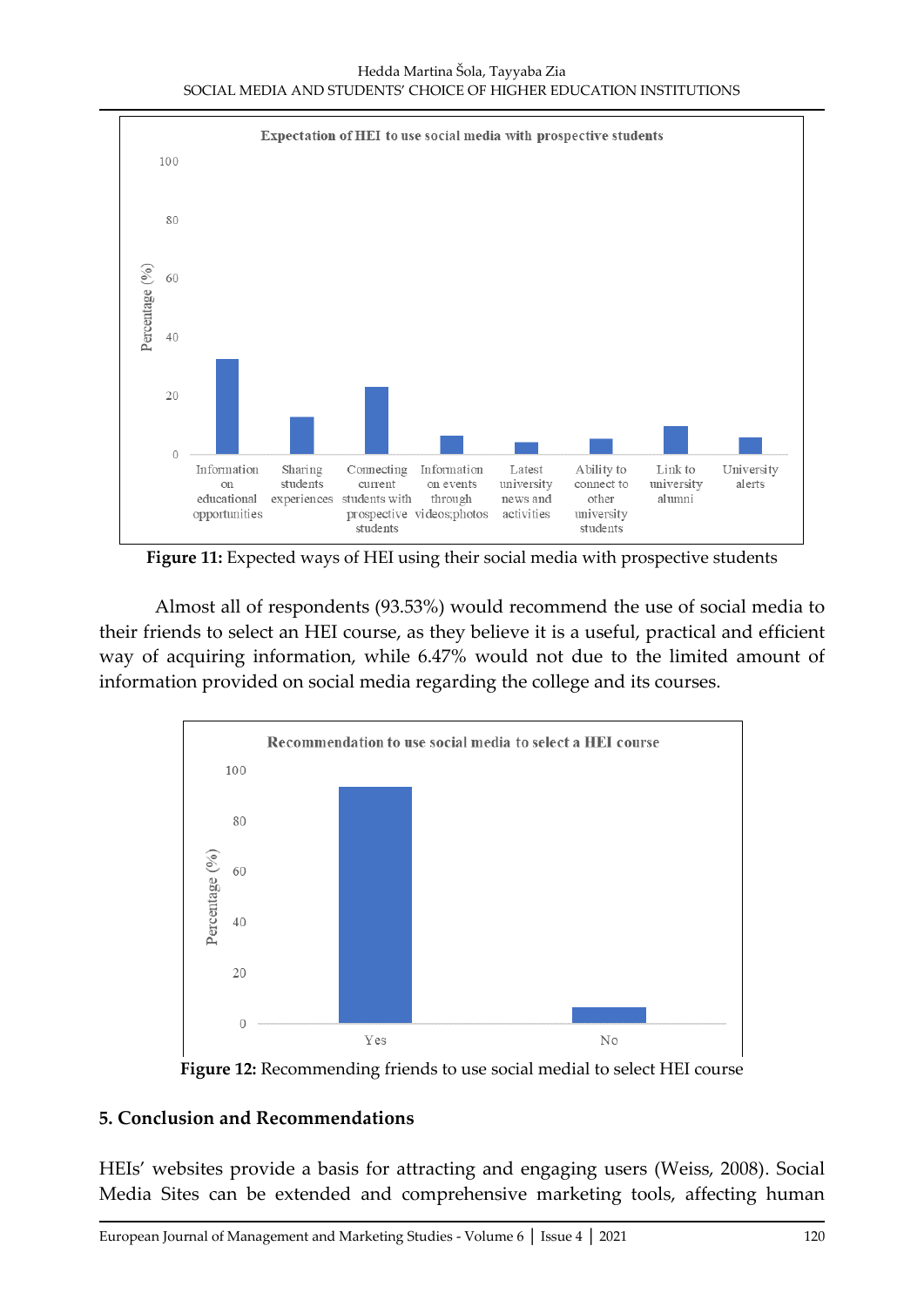behaviour both positively and negatively (Barker, 2009; Kolbitsch & Maurer, 2006). In educational circles, they primarily serve as an essential communication tool (Kietzmann et al., 2011) to target prospective students in particular and, more generally, alumni and multipliers, such as parents and employers etc. (Kohrn, Griesbaum, Mandl, 2012).

Be they part of generation  $X$ ,  $Y$  or  $Z$ , or Millennials, all students are exposed to almost all types of technology in many different aspects of their lives (Browning, Gerlich, & Westermann, 2011). In addition, HEIs are increasingly using social media as a tool of direct marketing at low cost, enabling direct communication with the target audience (Smajlovic, Kamaric and Sinanagic, 2015).

Our study aimed to authenticate the effectiveness of social media in general and Facebook in particular as a marketing communication tool for HEI's in the UK to attract prospective students. Primary data for the study was collected using Google Forms and analysed for statistical significance using SPSS; both tools are commonly used and effectively facilitated the study. However, there is room for improvement in the methodology for data collection, and a slightly different questionnaire structure would reduce the scope and improve the confidence factor.

The study explored to what extent social media influences students' choices and, in particular, how it influences their choice of HEI and programme of study. As part of our study, we conducted eight chi-square goodness of fit tests where we took an average of the responses given for each statement, which generated a new variable - social media and students' choice of HEI. For those two variables, we conducted correlation and regression analysis and confirmed that social media (especially Facebook) had a notable impact on students' choice of HEI. Although students first hear about their chosen HEI and courses from friends, they rely on the internet to obtain more information about the HEI and the courses on offer. Out of all the social media sites available, we found Facebook to be the most widely when searching for a course and HEI during our research.

Almost all HEIs have Facebook pages about contacting HEI staff for more details about the courses available but not about the courses themselves or current students' opinions on the different programmes of study. Prospective students also search HEIs' Facebook pages for course information that may only be available on the website. However, as HEIs' Facebook pages rarely contain such information, our recommendation based on these findings is that HEIs should incorporate more detailed course information on their Facebook pages.

Prospective students indicated that the information available on social media sites (Facebook in particular) influenced their course selection and HEI. When communicating with students, our survey results suggest that HEIs should mainly use social media to promote specific courses and present further information using different methods, such as videos on their social media sites. Furthermore, HEIs are expected to use their social media sites to share educational opportunities with prospective students. Almost everyone would advise their friends to use social media to select an HEI course since they believe it is helpful, practical, and efficient to acquire information.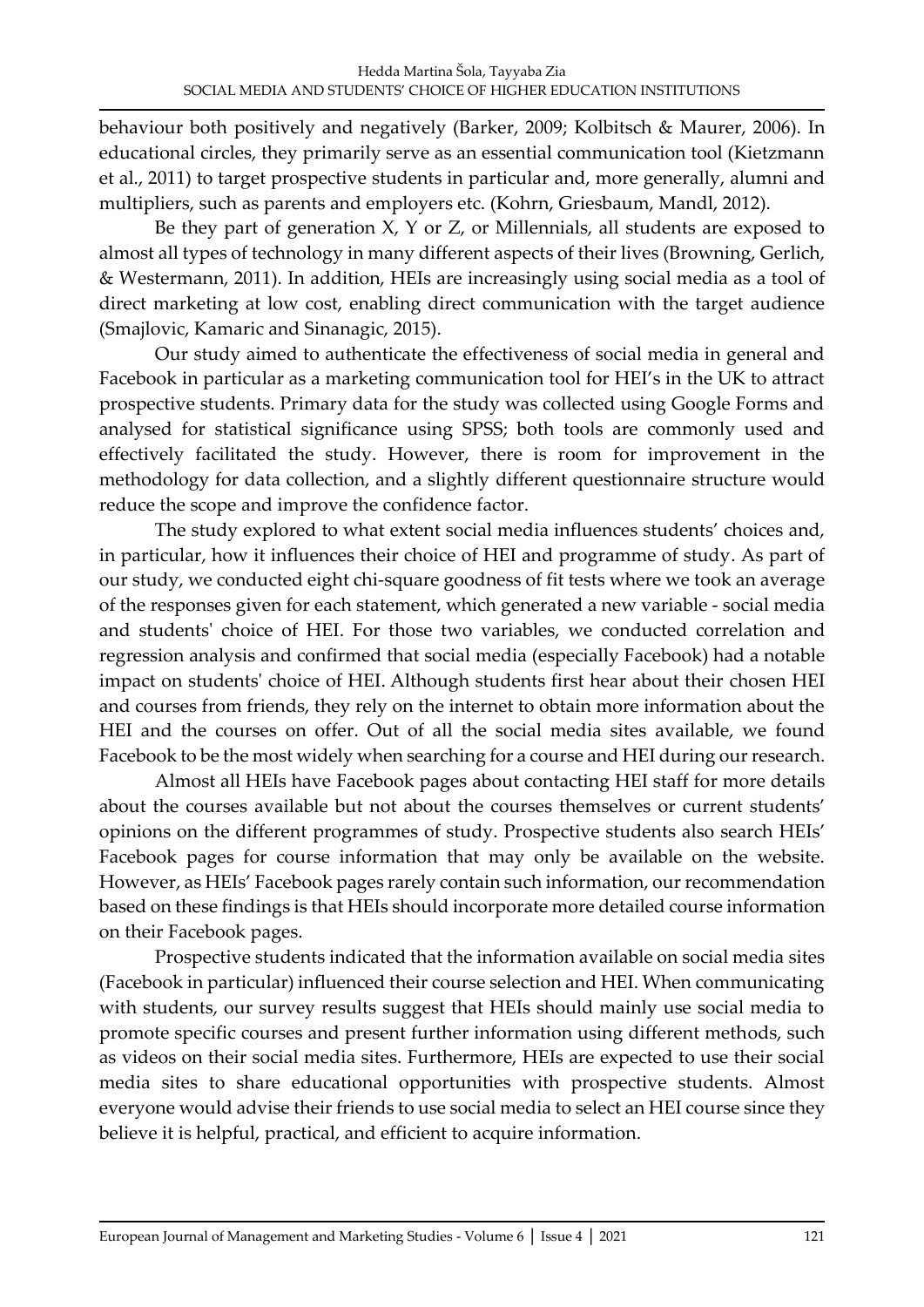HEIs should modify their social media sites accordingly, as currently, the majority of them provide limited information regarding the college/university and the courses available.

The findings revealed that prospective students widely use numerous social media tools to choose an HEI and particular programme of study. Although there was a variation in the appearance and use of a particular tool, social media was predominant compared to traditional tools, such as phone contact, emails, etc. Furthermore, among the various tools available, most prospective students used Facebook to communicate with an HEI and share knowledge with peers. Facebook also came out on top as the most recommended tool for researching potential HEIs and courses.

The majority of students also believed that Facebook is a fast and reliable source of information. The information obtained via Facebook is relevant, reliable, unbiased, valuable and convenient to obtain. Considering students' perception of the site, Facebook should be at the top of HEIs' list when it comes to spreading the message and reaching their target audience quickly and ubiquitously. Instagram closely followed Facebook in terms of effectiveness for education marketing, and these two tools alone accounted for a significant share of the effectiveness index.

A future study could look at just one tool, such as Facebook, and fine-tune the questionnaire accordingly. Furthermore, a broader, deeper and more systematic target audience selection might produce generalisable results. As more studies are done examining the influence of social media on the social, cultural and political aspects of our lives, it remains to be seen how these tools will transform traditional collaboration, communication and politicisation tools. There are already signs in related studies that these tools may significantly change political and even cultural dynamics. There is every reason to believe that education and educational marketers will make even more use of these social media in the future. However, to predict the longer-term effects these tools will have on educational marketing strategies and how they might indirectly influence social and political attitudes, and students' decisions would be mere speculation.

### **Conflict of Interest Statement**

The authors declare no conflicts of interests.

### **About the Authors**

**Doc. Dr., Hedda Martina Šola,** PhD (Economic Sciences), Senior Lecturer Business Management and Research Coordinator, Oxford Business College, 65 George Street, Oxford, UK, Director General, Institute for Neuromarketing, Jurja Ves III spur no 4, Zagreb, Croatia.

**Tayyaba Zia**, BA (Psychology and Sociology), EDSML, MSc Marketing, PhD Student Lecturer Business Management and Research Coordinator, Oxford Business College, 65 George Street, Oxford, UK.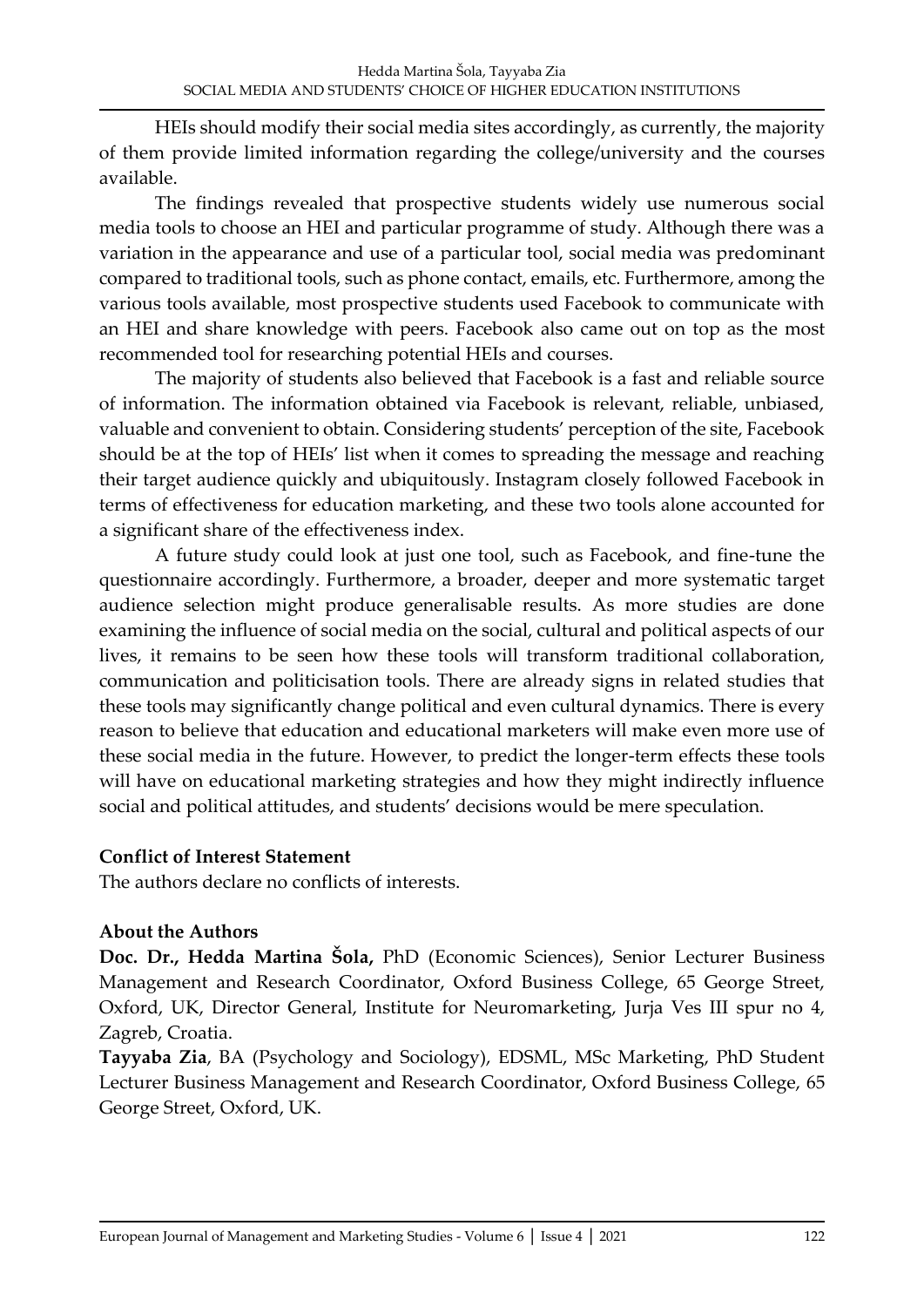### **References**

- Anderson, G. (2008). Mapping academic resistance in the managerial university. *Organization,* 15**,** 251-270.
- Aral, S., Dellarocas, C. and Godes, D. (2013). Introduction to the Special Issue Social Media and Business Transformation: A Framework for Research, Information System Research Vol 24 No 1, pp 3-13
- Barker, V. (2009). Older adolescents' motivations for social network site use: The influence of gender, group identity, and collective self-esteem. CyberPsychology & Behavior, 12, 209–213.
- Barnes, N. G. & Mattson, E. (2009). Social media and college admissions: The first longitudinal study. *Center For Marketing Research*.
- Belch, G. E. and Belch, M. A. (2003). Advertising and promotion: an integrated marketing communications perspective. 6th edition Berkshire, England: McGraw-Hill.
- Bonnema, J. & Van der Waldt, D. (2008). Information and source preferences of a student market in higher education. *International journal of educational management*.
- Browning, L., Gerlich, R., & Westermann, L. (2011). The new HD classroom: A "Hyper Diverse" approach to engaging with students. Journal of Instructional Pedagogies, 1-10.
- Brydolf, C. (2007). Minding MySpace: Balancing the benefits and risks of students' online social networks. *The Education Digest,* 73**,** 4.
- Bryer and Zavatarro (2001). Social media are technologies that facilitate social interaction, make possible collaboration, and enable deliberation across stakeholders (p. 327).
- Castronovo, C., & Huang, L. (2012). Social media in an alternative marketing communication model, Research Gate
- Chaffey, D., Ellis-Chadwick, F., Mayer, R., & Johnston, K. (2009). Internet Marketing. Strategy, Implementation and Practice (4 ed.). Harlow, Essex, England: Pearson Education Limited .
- Chang, H.-L., Chou, Y.-C., Wu, D.-Y. & Wu, S.-C. (2018). Will firm's marketing efforts on owned social media payoff? A quasi-experimental analysis of tourism products. *Decision Support Systems,* 107**,** 13-25.
- Constantinides, E., Carmen Alarcón Del Amo, M. & Romero, C. L. (2010). Profiles of social networking sites users in the Netherlands.
- Constantinides, E. & Stagno, M. C. Z. (2012). Higher education marketing: A study on the impact of social media on study selection and university choice. *International journal of technology and educational marketing (IJTEM),* 2**,** 41-58.
- Data Reportal, (July 2021). Retrieved from: https://datareportal.com/social-media-users

Diana, K. (2014). The impact of social media on college choice.

Duggan, M. & Brenner, J. (2013). *The demographics of social media users, 2012*, Pew Research Center's Internet & American Life Project Washington, DC.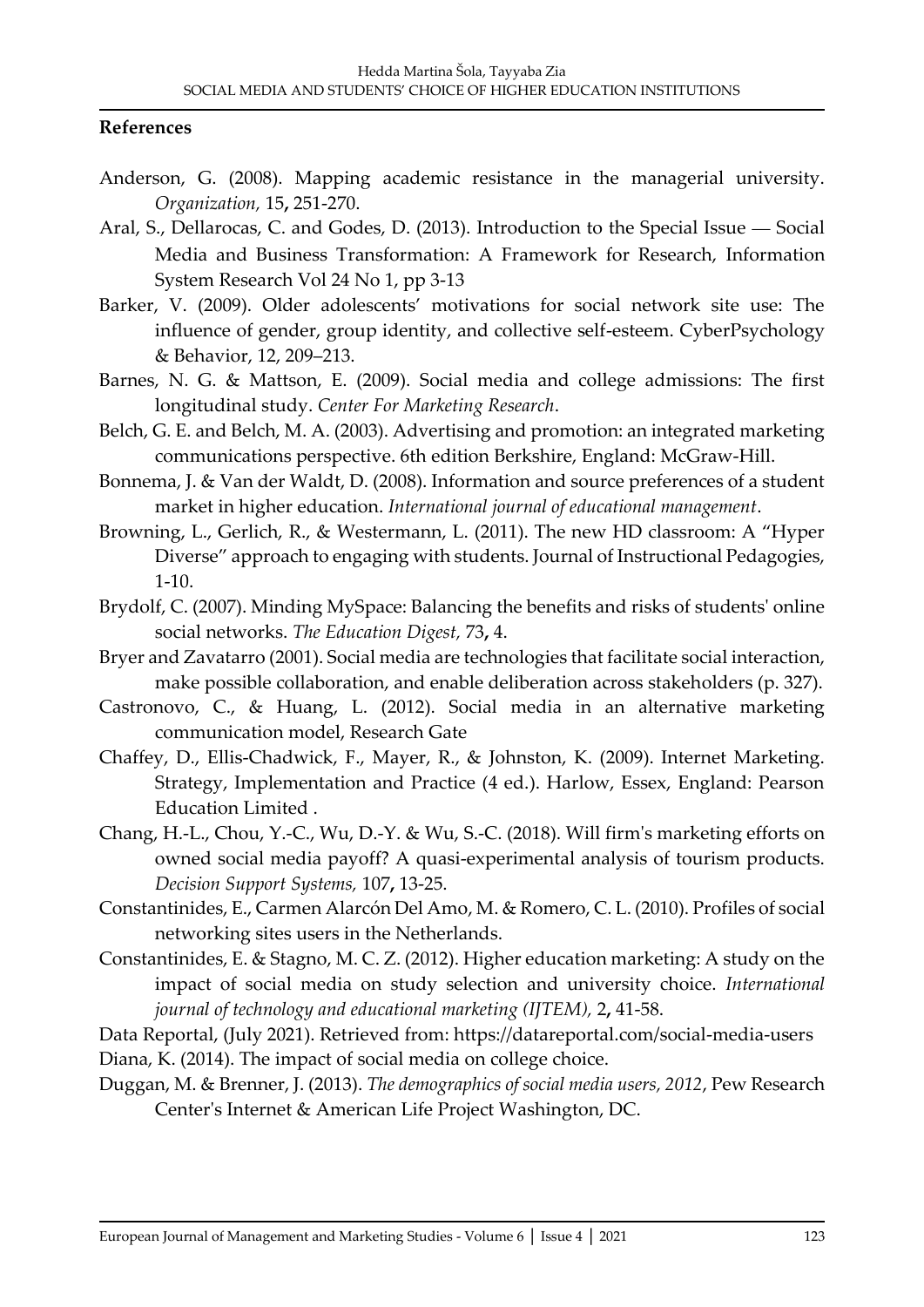- Edosomwan, S., Prakasan, S. K., Kouame, D., Watson, J., & Seymour, T. (2011). The history of social media and its impact on business. The Journal of Applied Management and Entrepreneurship, 16(3), 79–91.
- Ellison, N. B., Steinfield, C. & Lampe, C. (2007). The benefits of Facebook "friends:" Social capital and college students' use of online social network sites. *Journal of computer‐ mediated communication,* 12**,** 1143-1168.
- Forkosh-Baruch, A. & Hershkovitz, A. (2012). A case study of Israeli higher-education institutes sharing scholarly information with the community via social networks. *The Internet and Higher Education,* 15**,** 58-68.
- Galan, M., Lawley, M. & Clements, M. (2015). Social media's use in postgraduate students' decision-making journey: an exploratory study. *Journal of Marketing for Higher Education,* 25**,** 287-312.
- [GramLICH,](https://www.pewresearch.org/staff/john-gramlich) J. (2021). 10 facts about Americans and Facebook, Pew Research Center, Retrieved from: https://www.pewresearch.org/fact-tank/2021/06/01/facts-aboutamericans-and-facebook/
- Gray, R., Vitak, J., Easton, E. W. & Ellison, N. B. (2013). Examining social adjustment to college in the age of social media: Factors influencing successful transitions and persistence. *Computers & Education,* 67**,** 193-207.
- Hayes, T. J., Ruschman, D. & Walker, M. M. (2009). Social networking as an admission tool: A case study in success. *Journal of Marketing for Higher Education,* 19**,** 109-124.
- Hobsons. (2017). *Global international student survey", The changing dynamics of international student recruitment.* [Online]. Available: https:/[/www.internationalstudentsurvey.com/](http://www.internationalstudentsurvey.com/) [Accessed 3 July 2021].
- Jobber, D., Ellis-Chadwick, F. (2012). Principles and practice of marketing. London: McGraw-Hill Higher Education.
- Joosten, T. (2012). Social media for educators. San Francisco, CA: Wiley/Jossey-Bass.
- Khan, G. F., Swar, B. & Lee, S. K. (2014). Social media risks and benefits: A public sector perspective. *Social science computer review,* 32**,** 606-627.
- Kietzmann, J. H., Hermkens, K., Mccarthy, I. P., & Silvestre, B. (2011). Social media? Get serious! Understanding the functional building blocks of social media. Business horizons, 54(3), 241-251.
- Kohrn A., Griesbaum J., Mandl T. (2012). Social Media-Marketing (http://www.waxmann.com)
- Kolbitsch, J., & Maurer, H. (2006). The transformation of the web: How emerging communities shape the information we consume. Journal of Universal Computer Science, 12, 187–213.
- Kotler, P. (2003). Marketing management. Upper Saddle River, N.J: Pearson Prentice Hall.
- Krezel, J. & Krezel, Z. A. (2017). Social influence and student choice of higher education institution. *Journal of Education Culture and Society,* 7**,** 116-130.
- Le, T. D., Dobele, A. R. & Robinson, L. J. (2019). Information sought by prospective students from social media electronic word-of-mouth during the university choice process. *Journal of Higher Education Policy and Management,* 41**,** 18-34.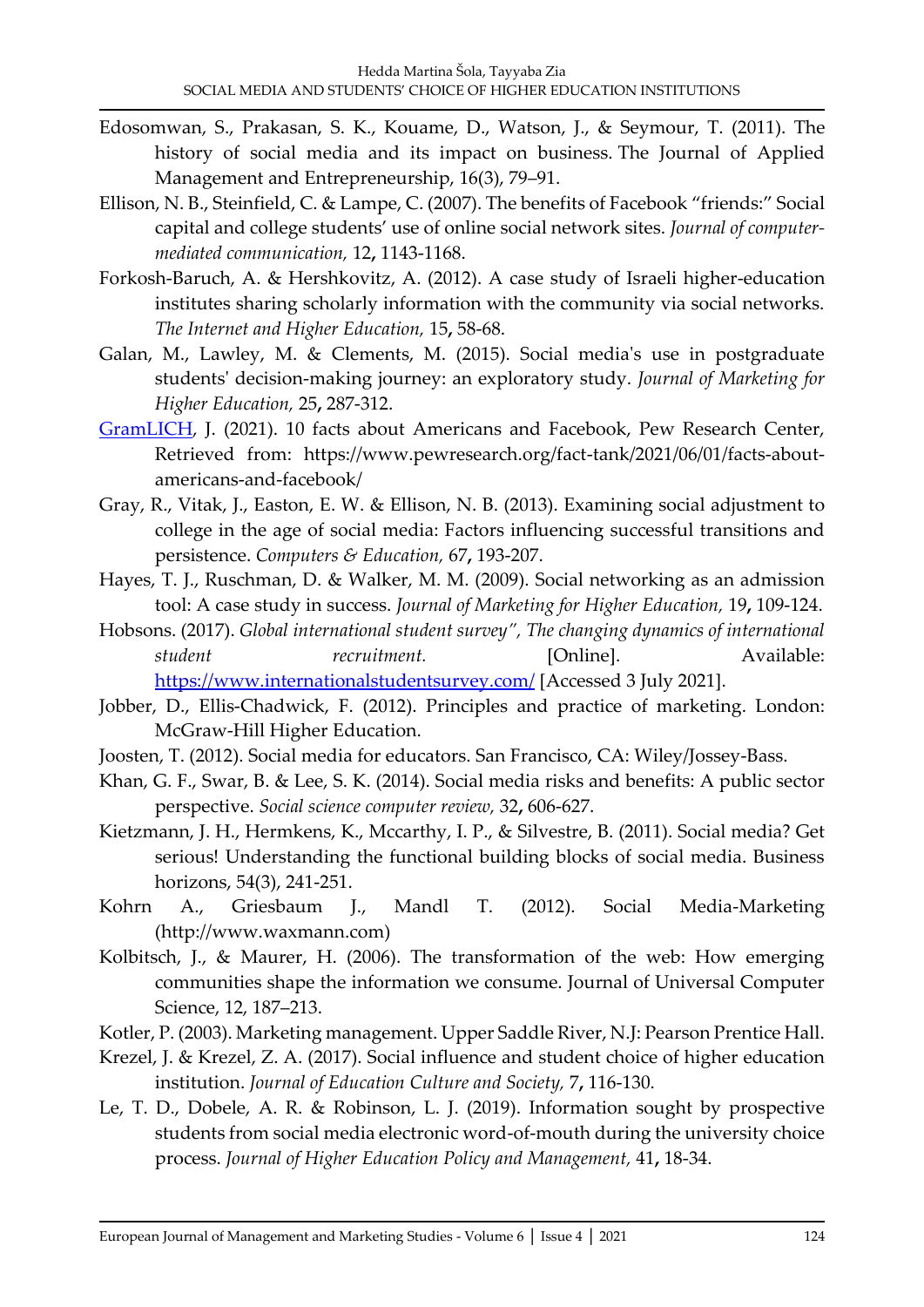- Maringe, F. (2006). University and course choice: Implications for positioning, recruitment and marketing. *International journal of educational management*.
- Mccorkle, D. & Payan, J. (2017). Using Twitter in the marketing and advertising classroom to develop skills for social media marketing and personal branding. *Journal of Advertising Education,* 21**,** 33-43.
- Moogan, Y. J., Baron, S. & Harris, K. (1999). Decision‐making behaviour of potential higher education students. *Higher Education Quarterly,* 53**,** 211-228.
- Parker, C. (2011). 301 ways to use social media to boost your marketing. New York: McGraw-Hill.
- Peruta, A. & Shields, A. B. (2017). Social media in higher education: Understanding how colleges and universities use Facebook. *Journal of Marketing for Higher Education,* 27**,** 131-143.
- Qureshi, F., Khawaja, S., Zia, T. (2020). Mature Undergraduate Students' Satisfaction with Online Teaching During the Covid-19, European Journal of Education Studies, Vol. 7, No. 12
- Reddy, V. P. (2014). *The influence of social media on international students' choice of university and course.* Queensland University of Technology.
- Robbins, S. P., Singer, J. B. (2014). From the Editor—The medium is the message: Integrating social media and social work education. Journal of Social Work Education 50(3): 387–390.
- Rothman, D. (2016). A Tsunami of learners called Generation Z. *URL: http://www.mdle. net/JoumaFA\_Tsunami\_of\_Learners\_Called\_Generation\_Z. pdf*.
- Rowan-Kenyon, H. T. & Alemán, A. M. M. (2016). *Social Media in Higher Education: ASHE Higher Education Report, Volume 42, Number 5*, John Wiley & Sons.
- Rowe, J. (2014). Student use of social media: when should the university intervene? *Journal of Higher Education Policy and Management,* 36**,** 241-256.
- Safko, L. & Brake D. (2009). The social media bible; tactics, tools and strategies for business success. New Jersey: John Wiley & Sons.
- Smajlovic, E., Kamaric, A., and Sinanagic., A. (2015). Social Media as A Tool For The Realization Of Marketing Objectives Of Higher Education Institutions In Bosnia And Herzegovina International Journal of Economics, Commerce and Management United Kingdom Vol. III, Issue 3
- Sánchez, R. A., Cortijo, V. & Javed, U. (2014). Students' perceptions of Facebook for academic purposes. *Computers & Education,* 70**,** 138-149.
- Silverman, B. G., Bachann, M., Akharas, K. A. (2001). Implications of Buyer Decision Theory for Design of Ecommerce Websites, International Journal of Human-Computer Studies, 55.
- Simões, C. & Soares, A. M. (2010). Applying to higher education: information sources and choice factors. *Studies in Higher Education,* 35**,** 371-389.
- Stephenson, A. L., Heckert, A. & Yerger, D. B. (2016). College choice and the university brand: exploring the consumer decision framework. *Higher Education,* 71**,** 489-503.
- Strauss, J., & Frost, R. (2011). E-marketing (6th ed.). Upper Saddle River: Prentice Hall.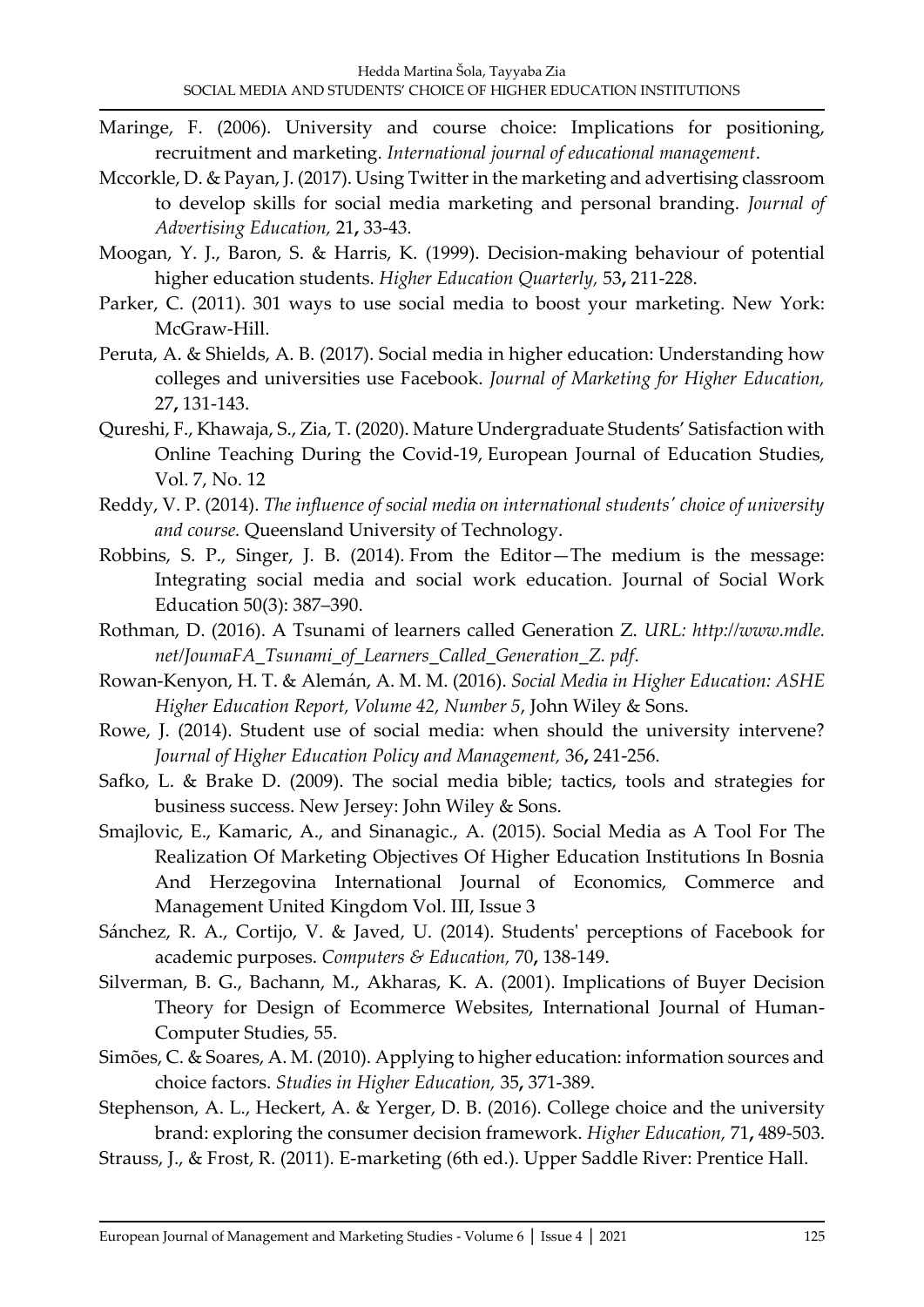- Telhaug, A. O., Media˚s, O. A., & Aasen, P. (2006). The Nordic model in education: Education as part of the political system in the last 50 years. Scandinavian Journal of Educational Research, 50, 245–283
- Teng, C.-K. & Lin, B.-H. (2013). Applying Facebook as a Management Method for the Teaching Platform to Develop Product Design. International Conference on Human-Computer Interaction, 2013. Springer, 397-401.
- Tuncay, N., Uzunboylu, H. & Teker, N. (2011). Students evaluation of EDU 2.0: a case study. *Procedia-Social and Behavioral Sciences,* 28**,** 948-956.
- Wang, Q., Chen, W. & Liang, Y. (2011). The effects of social media on college students. *MBA Student Scholarship,* 5**,** 1548-1379.2010.
- Weiss, M. (2008). Results-based interaction design. *Educause Quarterly,* 31**,** 42-49.
- Yu, A. Y., Tian, S. W., Vogel, D. & Kwok, R. C.-W. 2010. Can learning be virtually boosted? An investigation of online social networking impacts. *Computers & education,* 55**,** 1494-1503.
- Zachos, G., Paraskevopoulou-Kollia, E.-A. & Anagnostopoulos, I. (2018). Social media use in higher education: A review. *Education Sciences,* 8**,** 194.
- Zhao, S., Grasmuck, S., and Martin, J. (2008). Identity construction on Facebook: digital empowerment in anchored relationships, Computers in Human Behavior, 24 (5), 1816-1836.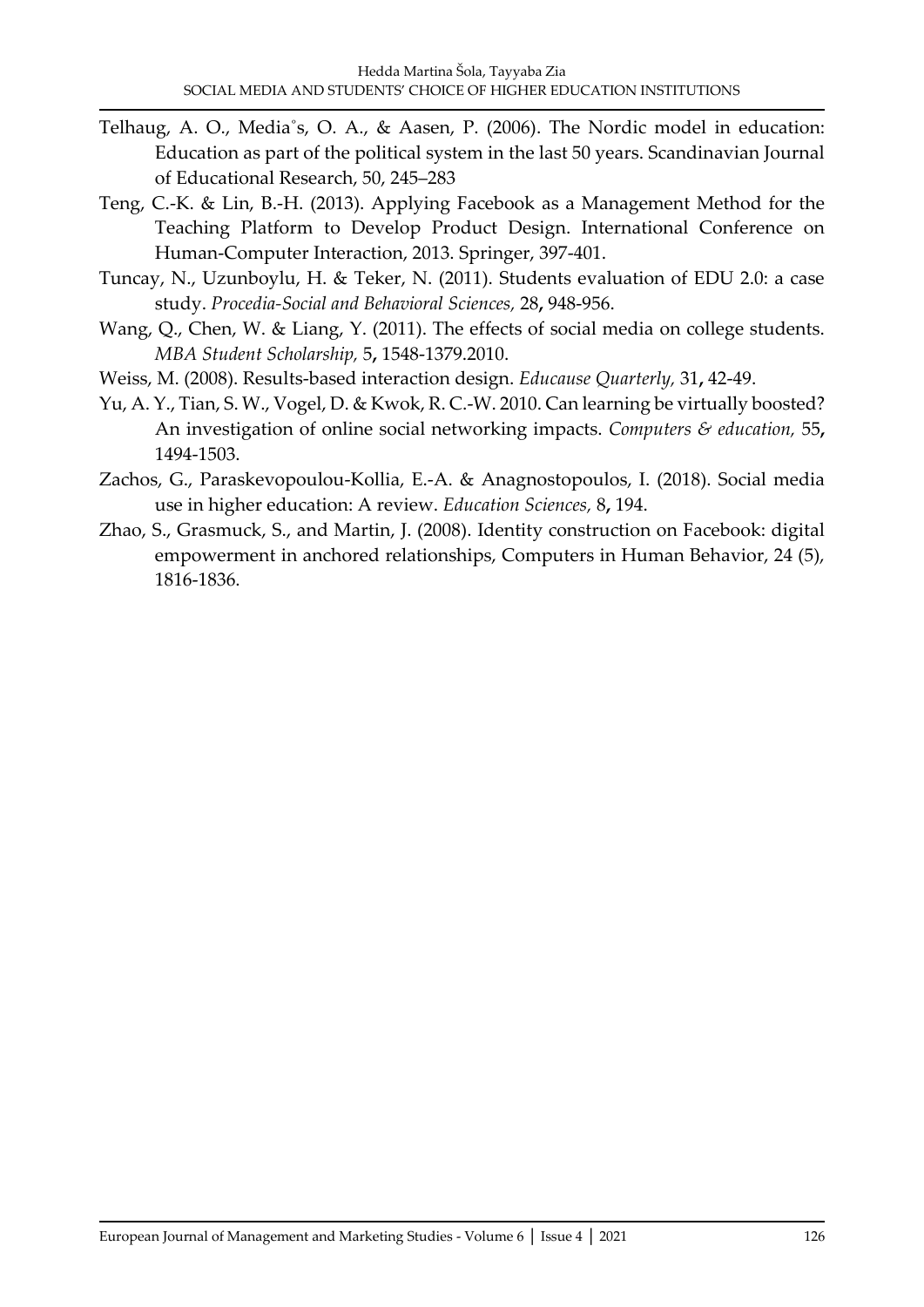## **Appendix**

## **Questionnaire on Social Media influence (with special emphasis on Facebook) on student decision making for the selection of Private Higher Education Institute in the UK**

The survey is being conducted for purely research purpose and you are being invited to be a part of this survey to spare some of your precious time. However, prior to participation it is important that you get the understanding about the study and your involvement. The questionnaire will take approximately 5 to 10 minutes to complete. It doesn't ask for any personal details such as name, address, and your participation will be kept completely confidential and anonymous. The data gathered shall be reserved in accordance with the British Educational Research Association (BERA) and OBC protocols and will only be used for the purpose of this Research project. The data gathered shall be kept per the GDPR (UK). Thank you for reading this survey and your valuable participation. For any other query, I can be contacted via email at [tayyaba.zia@oxfordbusinesscollege.ac.uk.](mailto:tayyaba.zia@oxfordbusinesscollege.ac.uk)

## **Section A: Demographic and General Information**

- 1. What is your gender? (Please tick only one)
- o Male
- o Female
- 2. What is your age group?
- o 18 to 25
- o 26 to 35
- o 36 to 45
- o 46 to 55
- o Over 55

3. On which course you are currently studying or completed in past (please tick one only)?

- o English Language Programme
- o Foundation Programme(Pre degree)
- o Bachelors Degree
- o Higher National Diploma (HND)
- o Other Programme Please specify …………………….

**Section B:** Traditional Marketing Information Sources

4. How did you first hear about your HEI (College/University) and course? (Please tick one only)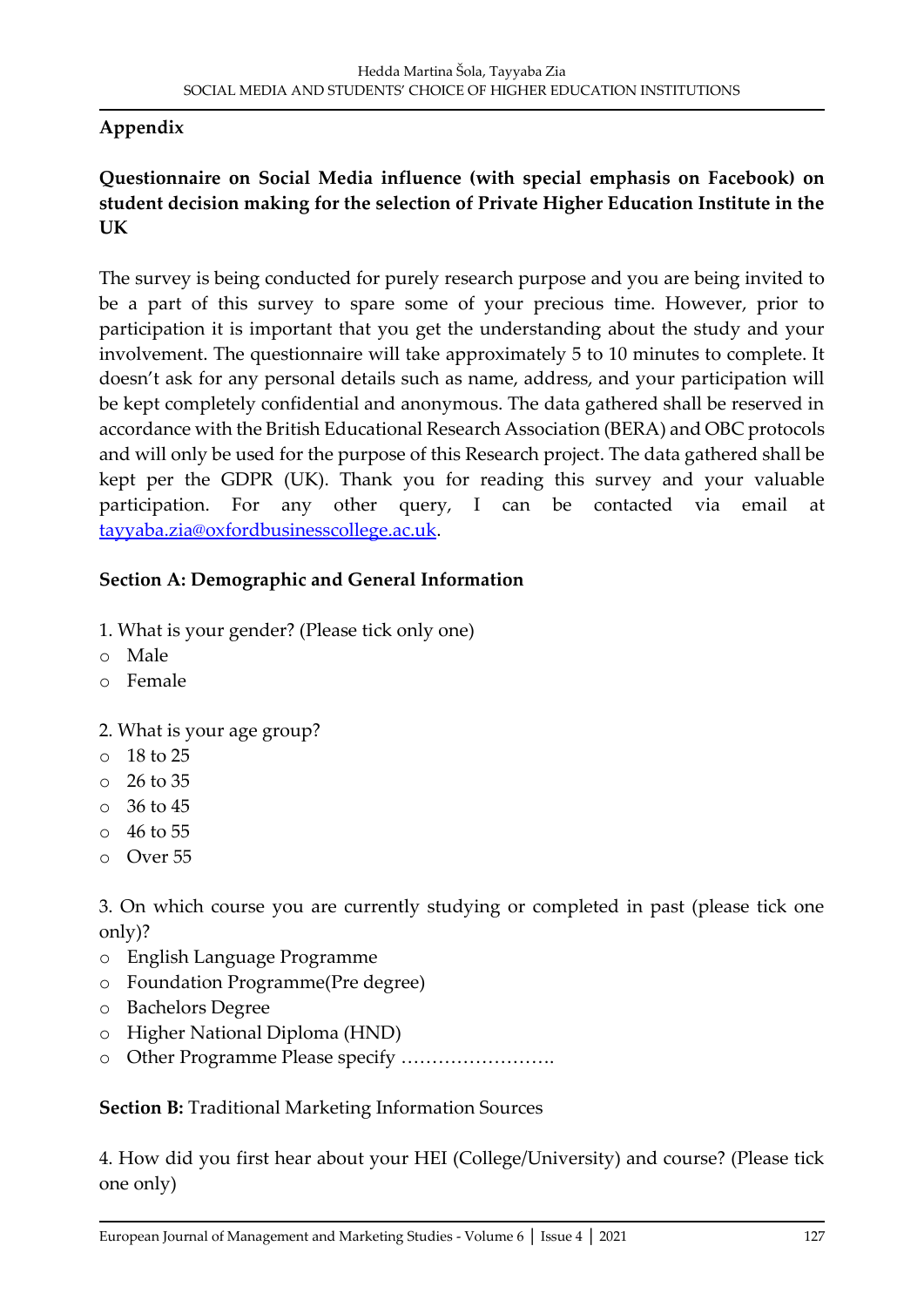- o HEI Website
- o Internet Search
- o Education Exhibition/Fairs
- o HEI Representative
- o Recruitment Agent
- o British Council
- o Newspaper Advertisement
- o Education Guide/Directory
- o Family member
- o Friend
- o Other Traditional Information Sources (please specify)……………

5. How did you obtain more information about your HEI and course? (Please tick all that apply)

- o HEI Website
- o Prospectus
- o Internet Search
- o Email to HEI
- o Phone to HEI
- o Sent Letter to HEI (Snail Mail)
- o Sent Fax to HEI
- o One to one meeting with HEI Represented
- o Visiting Recruitment Agent
- o Friend studying there
- o Other Traditional Information Sources (please specify)……………

### **Section C: Social Media Information Sources Think back to the time when you were seeking course information and tell us how you used social media.**

- 6. On which social media sites did you have a profile? (You may tick more than one)
- o Facebook
- o
- o Pinterest
- o Twitter
- o Youtube
- o Instagram
- o Other social media sites
- o Not active

### 7. Which social media sites did you visit for course information?(please tick all that apply)

- o Facebook
- o
- o Pinterest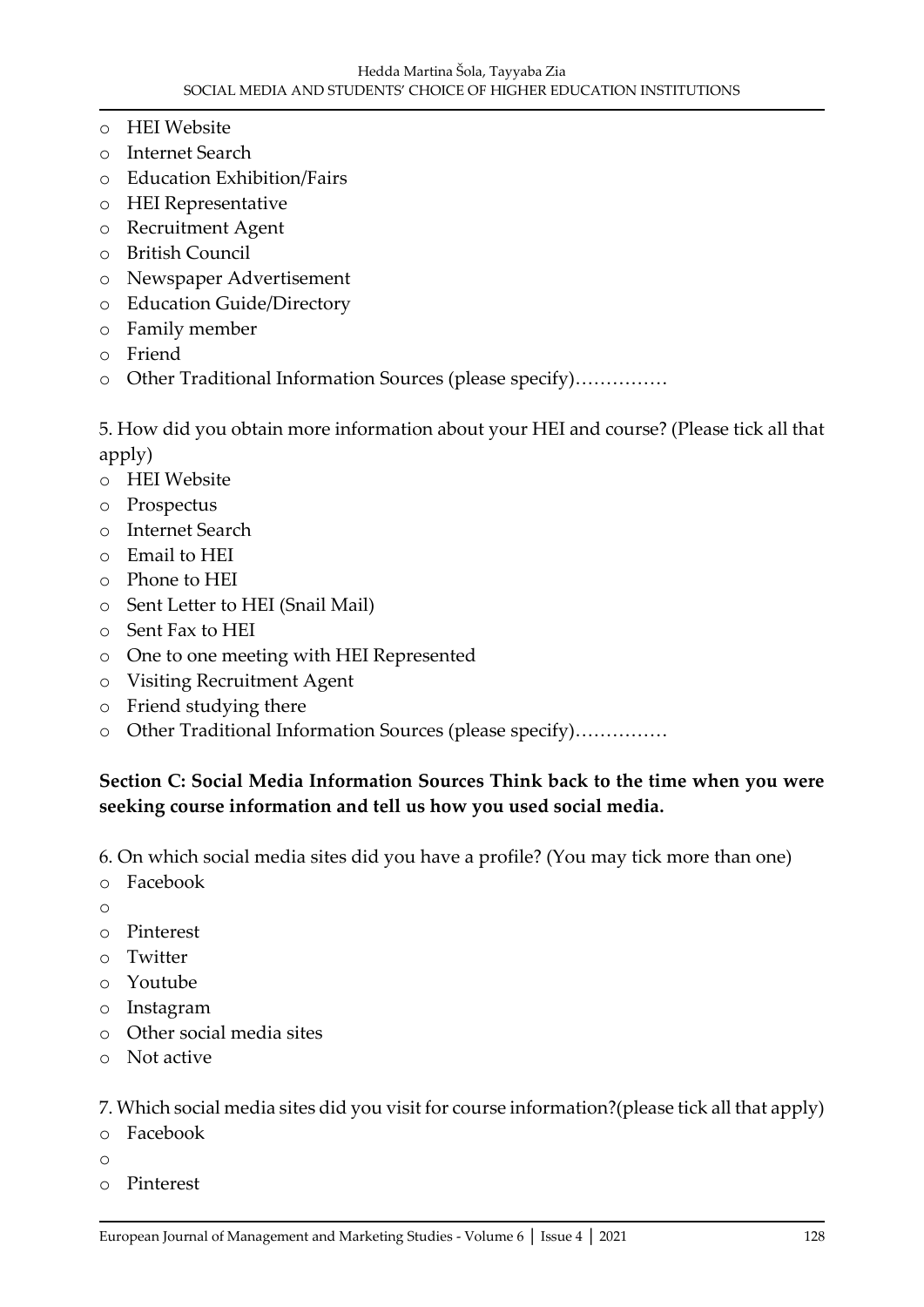- o MySpace
- o Twitter
- o Youtube
- o Instagram
- o Other social media sites

8. What kind of course information did you seek on social media site (s) when searching for a course? (please tick all that apply)

- o Course information on the website
- o Course Video
- o Sample lectures video
- o Other Information \_\_\_\_\_\_\_\_\_\_\_\_\_\_\_\_\_

9. During your course search, how did you contact? (please tick all that apply)

- o I used an HEI Facebook page
- o I followed an HEI on Twitter
- o I used an HEI profile on
- o I contacted an HEI staff using Instant Messaging (IM)
- o I did not interact with the an HEI using any of the above
- $\circ$  Other interaction

10. Which of the following social media information sources influenced you most in your course selection? (Please tick only one)

- o Facebook
- o
- o Pinterest
- o MySpace
- o Twitter
- o Youtube
- o Instagram
- o Other social media sites

**Section D :** Course Information on Social Media The questions ask you to reflect on how HEIs could have helped you further with your course selection process via social media and their websites.

11. How should HEIs (Universities and Colleges) use social media applications to provide information on their programmes to students (you may select more than one).

- o Create blogs and forums for specific university course and education topic
- o Participate in education related blogs and forums
- o Advertise in blogs and social networks
- o Use photo and video hosting services to show their facilities and activities
- o Create and host a sample video lecture on social media sites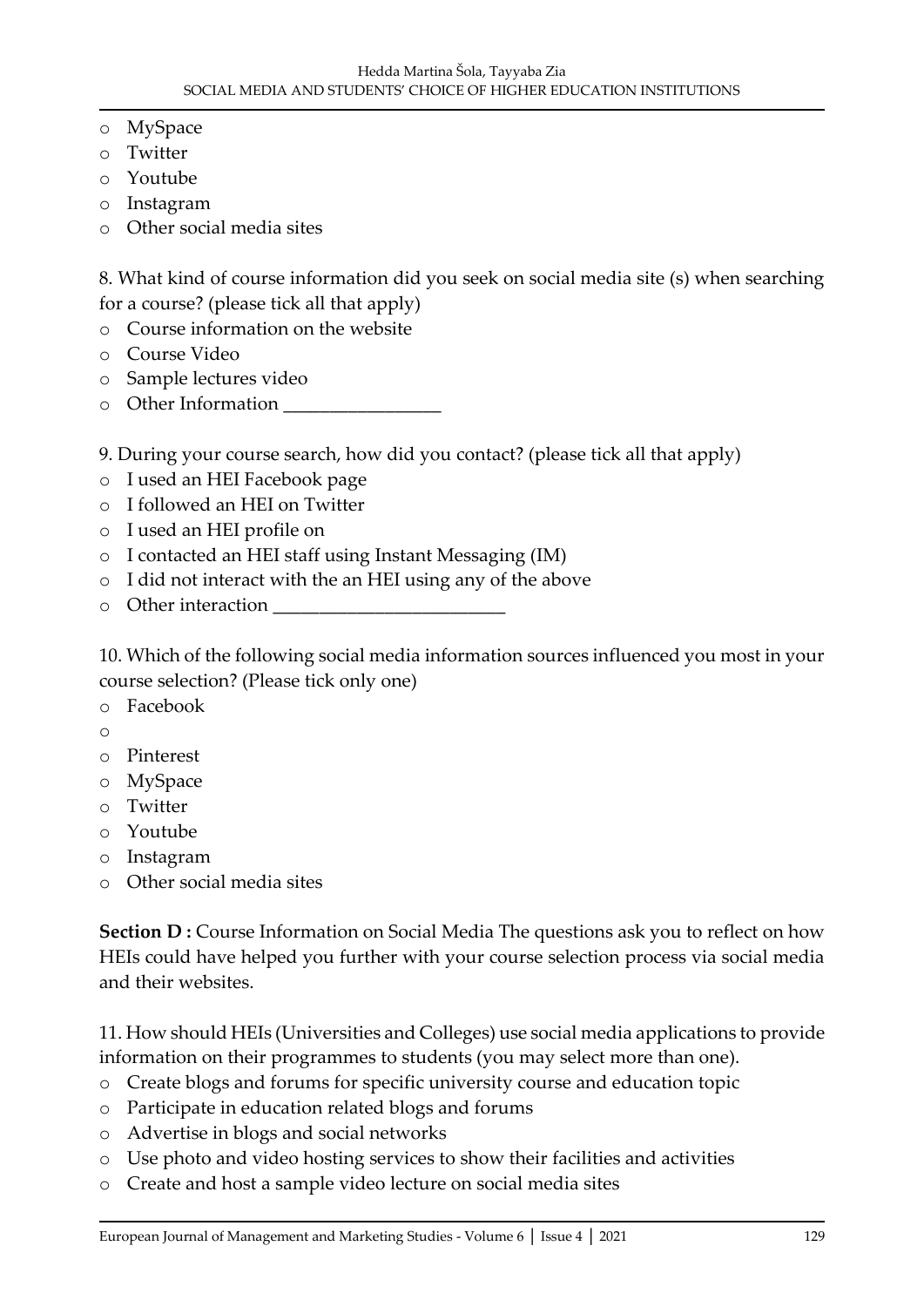- o Create and host a presentation of the university on a social media site
- o Showcase students from my country on a video sharing application
- o Make university course information available through video

12. Did you contact HEI students or staff to get their opinion on a course using social media?

- o Yes
- o No

13. Face book and Your HEI Admission. On a scale of 5, (5 is most important and 1 is least important)

- o Good source of information about HEI
- o Provides relevant information
- o Provides latest information
- o Provides unbiased information
- o Makes information immediately accessible
- o Convenient source of information
- o Provides complete information
- o Source of social influence for quality product & services
- o Use is enjoyable
- o Use is beneficial
- o Specific Issues
- o List of Programmes offered
- o Contents for each programme
- o Entry requirements
- o Faculty and their expertise
- o Tuition Fee and Cost of Living
- o Location and surroundings
- o Career prospects
- o Alumni with jobs
- o Student services
- o University image and Ranking

14. How would you expect a HEI (Higher education institution) to use social media with prospective students? (You may tick more than one)

- o Information on educational opportunities
- o Sharing students' experiences
- o Connecting current students with prospective students
- o Information on events through videos; photos
- o Latest university news and activities
- o Ability to connect to other university students
- o Link to university alumni
- o University alerts